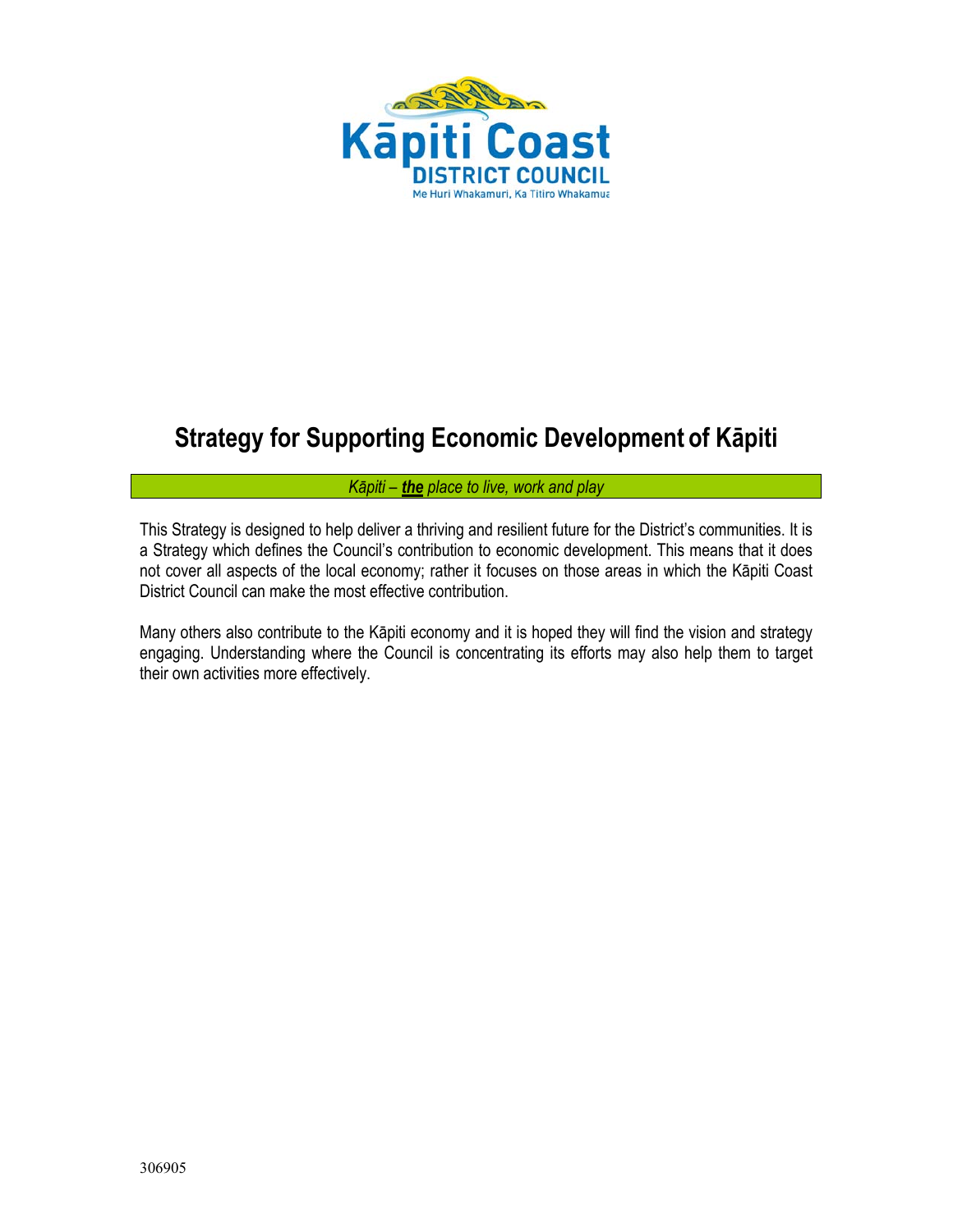# <span id="page-1-0"></span>**OVERVIEW OF THE STRATEGY**

### **Purpose:**

- **To create more local jobs of good quality make Kāpiti** *the* **place to live, work and play**
- **To lay the foundations and set the direction for the likely transformation of the economy over the first half of the 21st Century**

| Focus areas                                                                                                                             | <b>Key projects</b>                                                                                                                                                |
|-----------------------------------------------------------------------------------------------------------------------------------------|--------------------------------------------------------------------------------------------------------------------------------------------------------------------|
| Innovation and positioning<br>Positioning Kapiti as a district<br>known for innovation and<br>sustainable technologies                  | Clean (sustainable) technology<br>Information technology<br><b>Responsive Council</b><br>Marketing the District as a place for innovation                          |
| <b>Creation and capture of added value</b><br>Capturing greater value from<br>Kapiti's economic base using<br>innovation and technology | Māori economic wellbeing and business<br>development<br>Food and beverage sector<br>Health and retirement sector<br><b>Construction sector</b><br><b>Broadband</b> |
| Growing the base<br>Providing a base level of support<br>to business including the tourism<br>sector                                    | Tourism<br>Business support, attraction and retention<br>services<br>Town Centre development<br>Workforce skills and development                                   |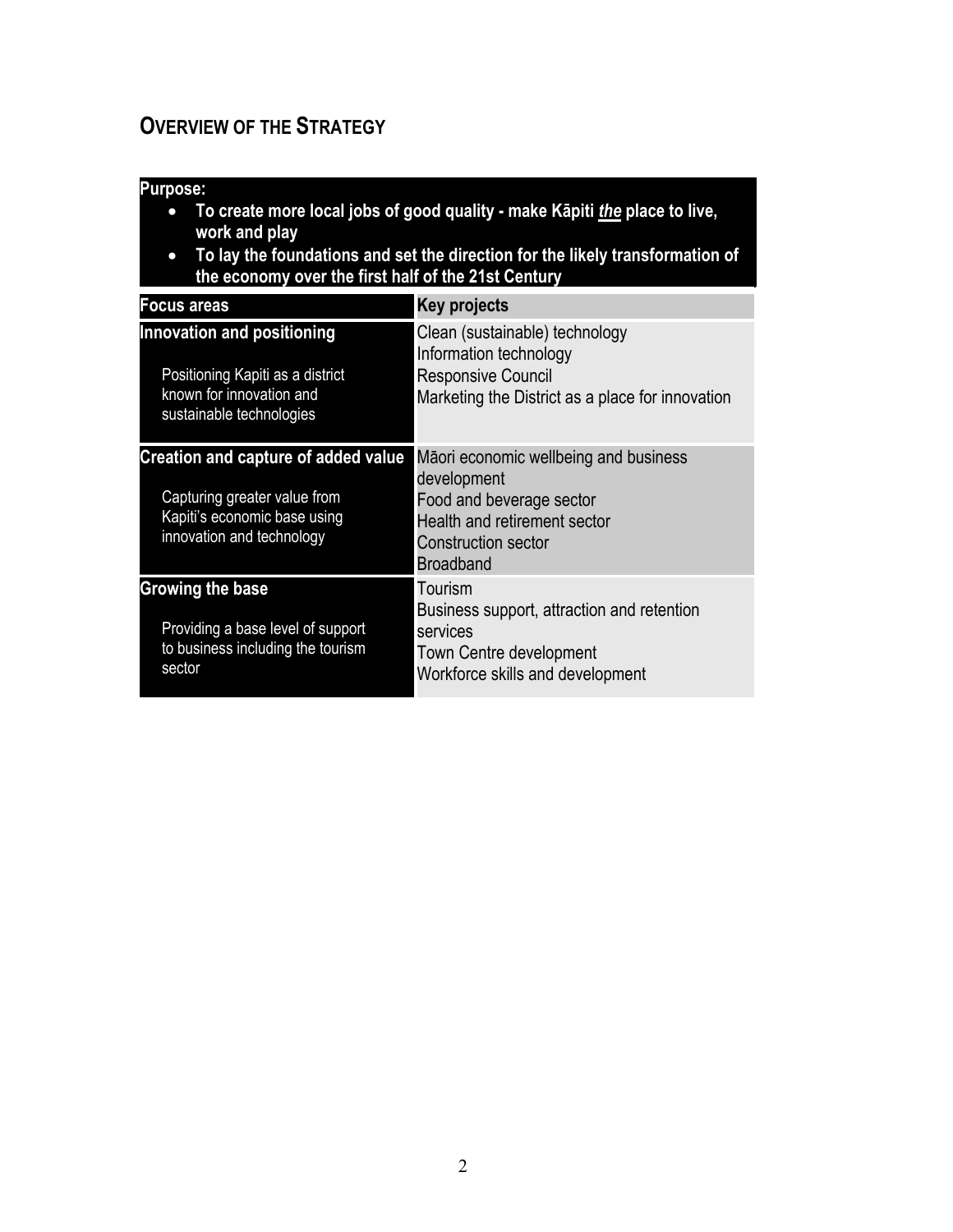### **Contents**

| 1.             |  |
|----------------|--|
| 1.1.           |  |
| 1.2.           |  |
| 1.3.           |  |
| 2.             |  |
| 3 <sub>l</sub> |  |
| 3.1.           |  |
| 3.1.1          |  |
| 3.1.2.         |  |
| 3.1.3.         |  |
| 3.1.4.         |  |
| 3.2.           |  |
| 3.2.1.         |  |
| 3.2.2.         |  |
| 3.2.3.         |  |
| 3.2.4.         |  |
| 3.2.5.         |  |
|                |  |
| 3.3.1.         |  |
| 3.3.2.         |  |
| 3.3.3.         |  |
| 3.3.4.         |  |
| 4.             |  |
| 5.             |  |
| 6.             |  |
| 7 <sub>1</sub> |  |
|                |  |
|                |  |
|                |  |
|                |  |
|                |  |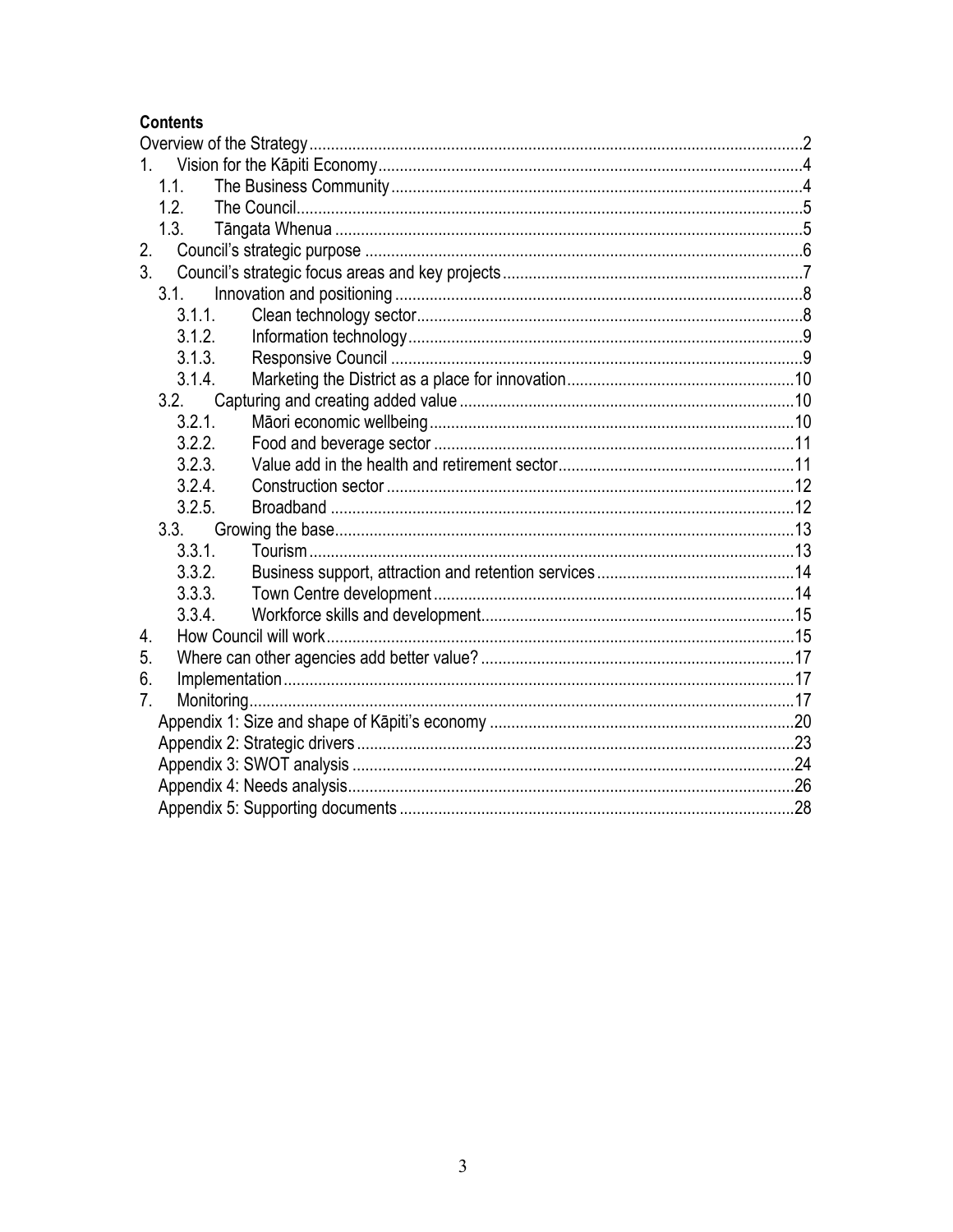# <span id="page-3-0"></span>**1. VISION FOR THE KĀPITI ECONOMY**

Every strategy needs to start with a vision, in this case, a vision for the economic future of Kāpiti. This is not an attempt to predict what will actually happen. Rather it is a guide and a call to action. It is something to aim for and evaluate progress against. Over time it will change and grow.

### <span id="page-3-1"></span>1.1. The Business Community

 $\overline{a}$ 

In late 2011, a group of local business people got together and developed a vision of the economic future of Kāpiti as seen in 2031:

*"It's 2031 and Kāpiti is thriving in a rapidly changing world. Building on the fact that it is a great place to live with a wonderful environment, we have developed and attracted innovative businesses which have created jobs and brought wealth into our community. It's a far cry from 2011 when there were insufficient jobs in Kāpiti, with youth leaving the district and large numbers of people commuting to Wellington each day.* 

*Our economy is now much larger, more diversified and therefore less subject to external shocks delivering negative social consequences. We have interesting and rewarding jobs and careers available in the District. It is easier for our community to afford the amenities and infrastructure we desire.* 

*In 2031 we are leaders in sustainability and clean technologies. We have high-tech product and service businesses supplying New Zealand and the world. We are known for our quality produce and value-added food production – with a healthy and sustainable edge.* 

*There is much to see and do in Kāpiti, which is great for locals and also makes us a top-tier visitor destination. We have a town centre we are proud of, and our villages and retail areas are largely complementary. We are something of a niche distribution hub, and people commute to Kāpiti for employment in corporate and government offices which have based themselves here because of the talented and motivated workforce. Our recreation services sector boasts many amenities, and our social services sector caters very well for the retirement market and the needs of our community. The 'Kāpiti' brand and story are well known and anchor us in people's minds. Kāpiti is a great place to live and play ... and now also to work. ["1](#page-3-2)* 

<span id="page-3-2"></span><sup>&</sup>lt;sup>1</sup> Kāpiti Action Group, 2011. Envisioning an economic future for Kāpiti – 2031, p3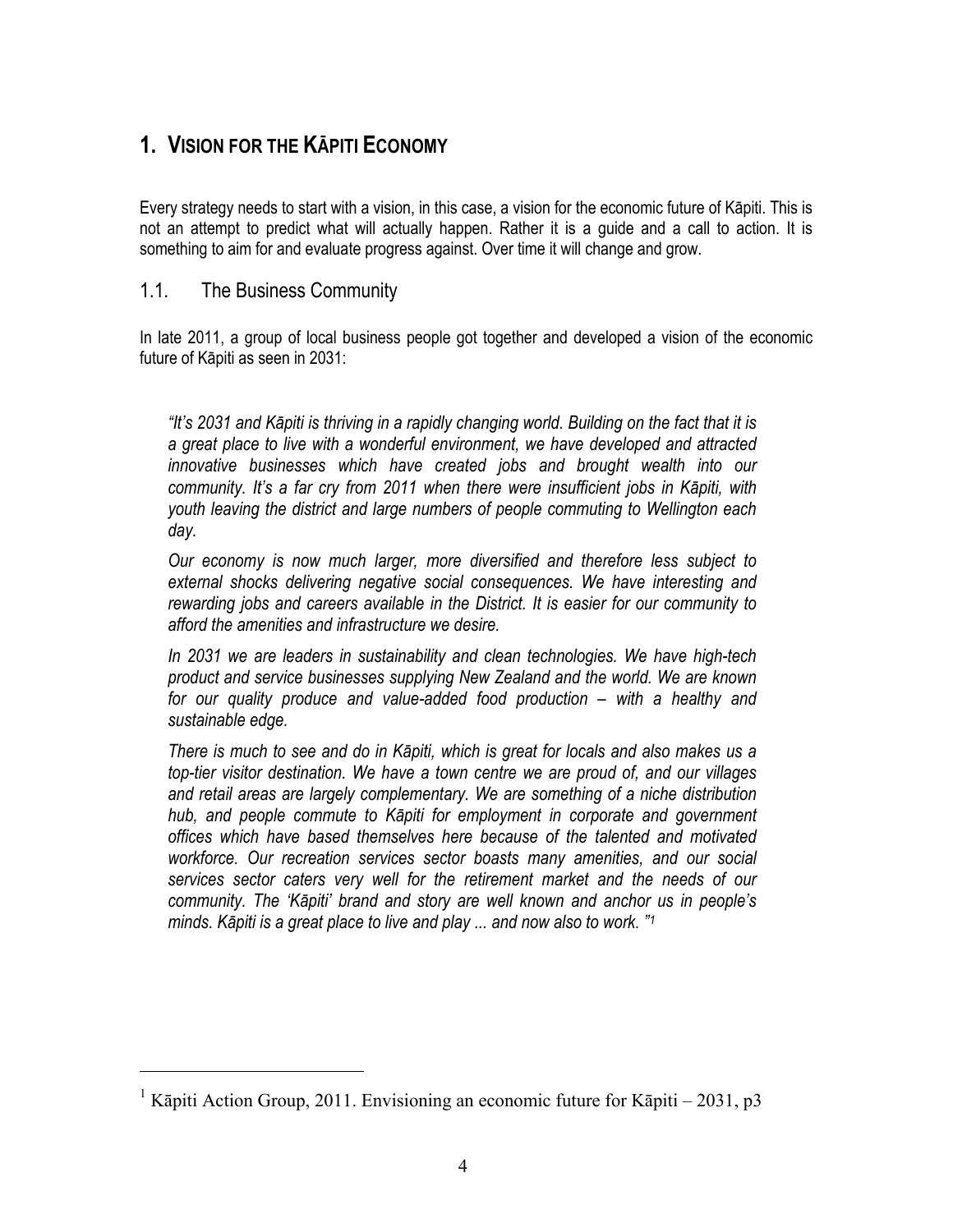## <span id="page-4-0"></span>1.2. The Council

The Council is very encouraged to see the similarities in the above Vision with the direction outlined in this Strategy. It is committed to making a contribution to the implementation of this Vision. How Council will do that is set out in this Strategy.

The Council's vision for the Kāpiti economy, and the basis for this Strategy, derives from the community outcomes set out in the 2012 Long Term Plan.

The community has identified a desire to create more employment in the District and to broaden the range of jobs available. Job creation (particularly 'smart' job creation), wealth attraction and some lessening of dependence on other parts of the region, country and world will better secure the futures of the Kāpiti Coast's residents. 'Smart' jobs are generally taken to be those jobs which are part of the new, low-carbon economy and which add considerable value to basic commodities and materials produced in the area. Their return per hour of labour to the employee and to the wider economy is significantly higher than that of the traditional jobs in the 'old' economy.

There are opportunities to position the District economy to take advantage of what is coming to be called the 'low-carbon economy'. This includes energy and water technologies and taking advantage of rising transport costs to build local value add food production. It can also mean building capability in the traditional local economic activities.

Building on existing strengths and identifying sound new opportunities will equip Kāpiti to play its part in the economy which develops over the first half of the 21st Century. The transition to a low-carbon world, which must take place over the coming decades as fossil fuels become increasingly scarce and expensive, will be made easier if existing strengths are built on and adapted, and new areas of focus use Kāpiti's natural advantages as a platform. The Council has already taken some steps in this direction with its support for the Clean Technology Centre of New Zealand at Ōtaki. This momentum continues with close collaboration with Grow Wellington and the developer of the Clean Technology Business Park to leverage this initiative.

Keeping abreast of developing trends will equip Kāpiti to take advantage of opportunities as they arise particularly in the area of smart, low-carbon, sustainable technologies. Such technologies could be applied in traditional areas of strength as well as in whole new areas which will no doubt open up over the next few decades.

An important part of this will be working with key stakeholders towards some consensus on action to develop the local economy. Council will fund a yearly forum to discuss progress, discuss opportunities for the next year and refresh the Vision.

### <span id="page-4-1"></span>1.3. Tāngata Whenua

Māori economic development is important not only for Māori, it is important for New Zealand's overall economic performance. In Kāpiti, tāngata whenua are making a strong economic, environmental, social and cultural contribution at a local, regional, national and international level. As iwi settle historic grievances through the treaty settlement process, they are poised to become powerful leaders in the economic future of the whānau, hapū and iwi groups on this coast. Treaty settlements add to the asset base coupled with an increase in the number of Māori employers and self-employed individuals. The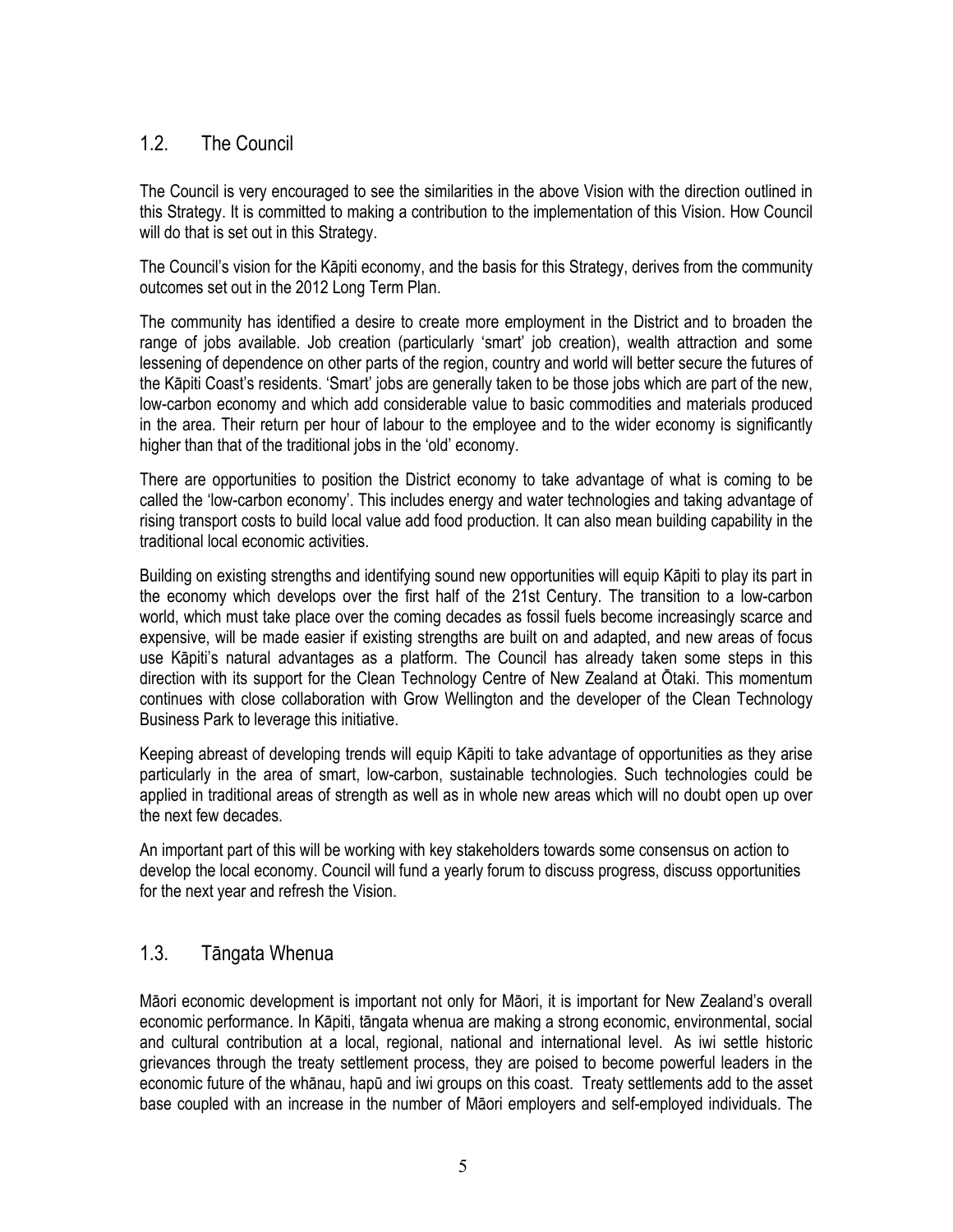Council is pleased to partner with tāngata whenua to develop economic wellbeing plans and projects as part of this Strategy. The plans and projects developed through this process will be linked to this Strategy.

# <span id="page-5-0"></span>**2. COUNCIL'S STRATEGIC PURPOSE**

The Strategy for Supporting Economic Development in Kāpiti is framed around two key strategic purposes:

- **To create more local jobs of good quality make Kāpiti the place to live, work and play:** The community has identified a desire to create more employment in the District and to broaden the range of jobs available. Job creation, wealth attraction and greater district self-sufficiency will better secure the futures of Kāpiti residents. This is the Council's immediate and greatest focus.
- **To lay the foundations and set the direction for the likely transformation of the economy over the first half of the 21st Century**  Building on existing strengths and identifying sound new opportunities will equip Kāpiti to play its part in the new economy. The transition to a low-carbon world, which must take place over the coming decades, will be made easier if existing strengths are built on and adapted, and new areas of focus use Kāpiti natural advantages as a platform. Greater self-sufficiency in the local economy will help Kāpiti to withstand potential shocks such as peak oil, volatility in price and supply of other essential resources, and the need to fund expensive climate change adaptation measures.

These strategic purposes represent a future focused long-term vision which may take much of the first half of the 21st Century to fully develop. This is because of the fundamentally transformational nature of these goals. The timeframes for delivering outcomes in the strategic focus areas (discussed below) will be shorter, less than 10 years, with regular reviews to assess progress and change direction as required.

Five linked principles underpin the Strategy:

#### **Partnership**

The Council cannot and does not want to do this on its own. Partnerships with the business community, tāngata whenua, and local, regional and national organisations are vital to the ultimate success of this Strategy. The Council is strongly committed to this approach and will continue to seek ways to work constructively with businesses and the wider community around economic development.

#### **Future-proofing**

Any economic development strategy must both allow the District to be nimble in response to developments elsewhere so that it can follow opportunities and is not left heavily invested in declining sectors, and also guard against threats on the horizon. Early identification of sectors which will struggle to survive in the new economy will enable planning for migration to new activities or necessary adjustments in the way those sectors operate.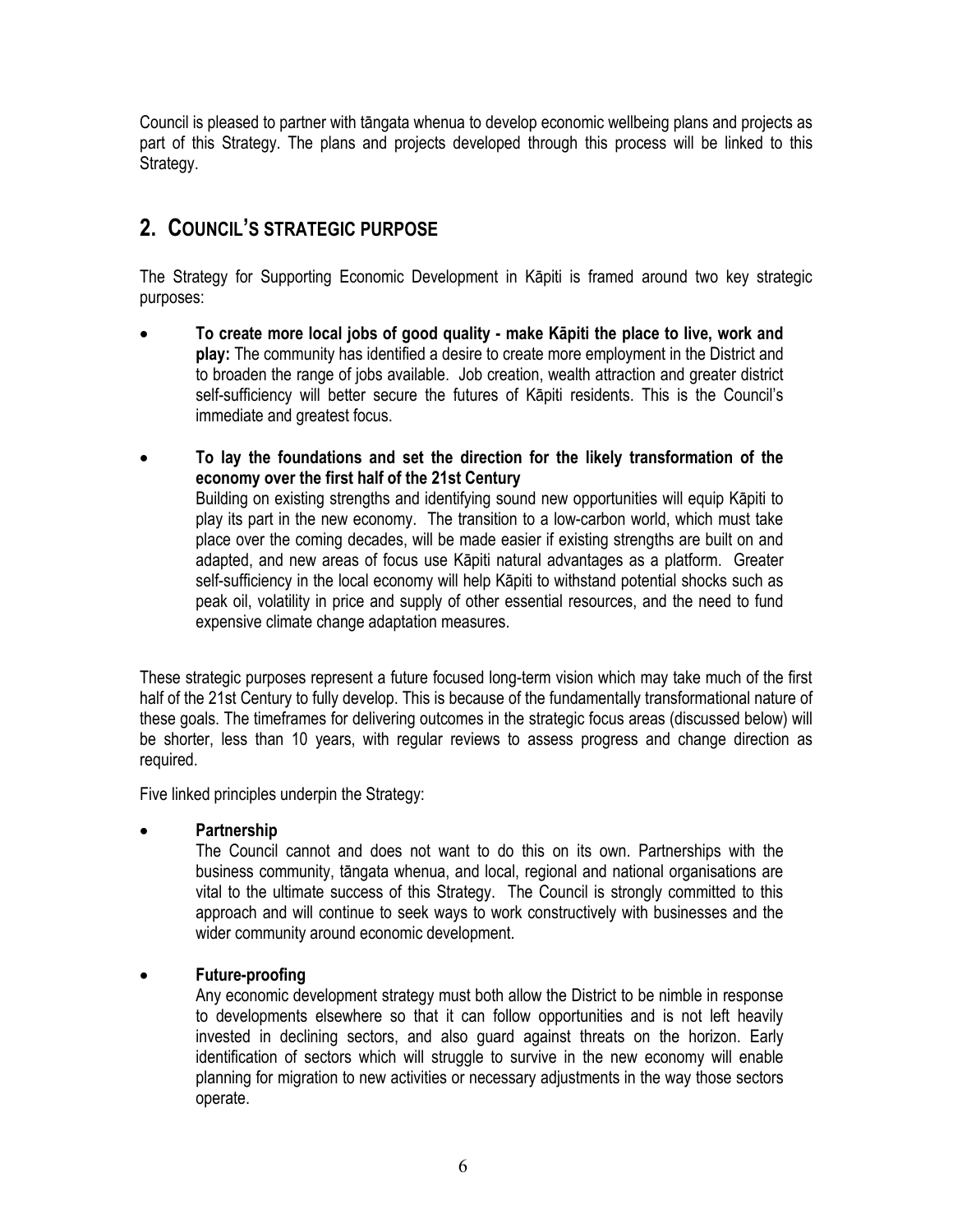#### **Building on existing strengths**

Supporting and building on the existing sectors of Kāpiti economy while seeking new opportunities is also important. This may provide a strong platform for development in the medium and longer term.

#### **Diversifying the economy while maintaining focus**  Diversification of the economy will provide some level of insurance against shocks and improve resilience. The development of several sectors will spread risk but the weakness which comes from lack of focus must be avoided.

 **Orienting the economy away from commodity production to high value-added activities and supporting services**  Along with the rest of New Zealand, the Kāpiti economy could benefit from a deliberate effort to add value to products made or grown in the District in order to improve the return per hour of labour invested.

# <span id="page-6-0"></span>**3. COUNCIL'S STRATEGIC FOCUS AREAS AND KEY PROJECTS**

The strategic focus areas and key projects that the Council will focus are set out below:

| <b>Strategic focus areas</b>           | Key projects                                                                                                                                      |
|----------------------------------------|---------------------------------------------------------------------------------------------------------------------------------------------------|
| Innovation and positioning             | Clean (sustainable) technologies including associated niche<br>manufacturing of products with a strong environmental and<br>sustainability focus. |
|                                        | Information technology.                                                                                                                           |
|                                        | Responsive Council.                                                                                                                               |
|                                        | Marketing the District as a place for innovation based on the<br>strategic focus areas and key projects.                                          |
| Creation and capture of added<br>value | Māori economic wellbeing and business development.                                                                                                |
|                                        | Food and beverage - growing the local food economy.                                                                                               |
|                                        | Health/retirement sector – working with the retirement sector<br>around growing skills, innovation and educational<br>opportunities.              |
|                                        | Construction sector – growing technology, skills, adaptability<br>and the range of products.                                                      |
|                                        | Broadband.                                                                                                                                        |

Table 1: Strategic focus areas and key projects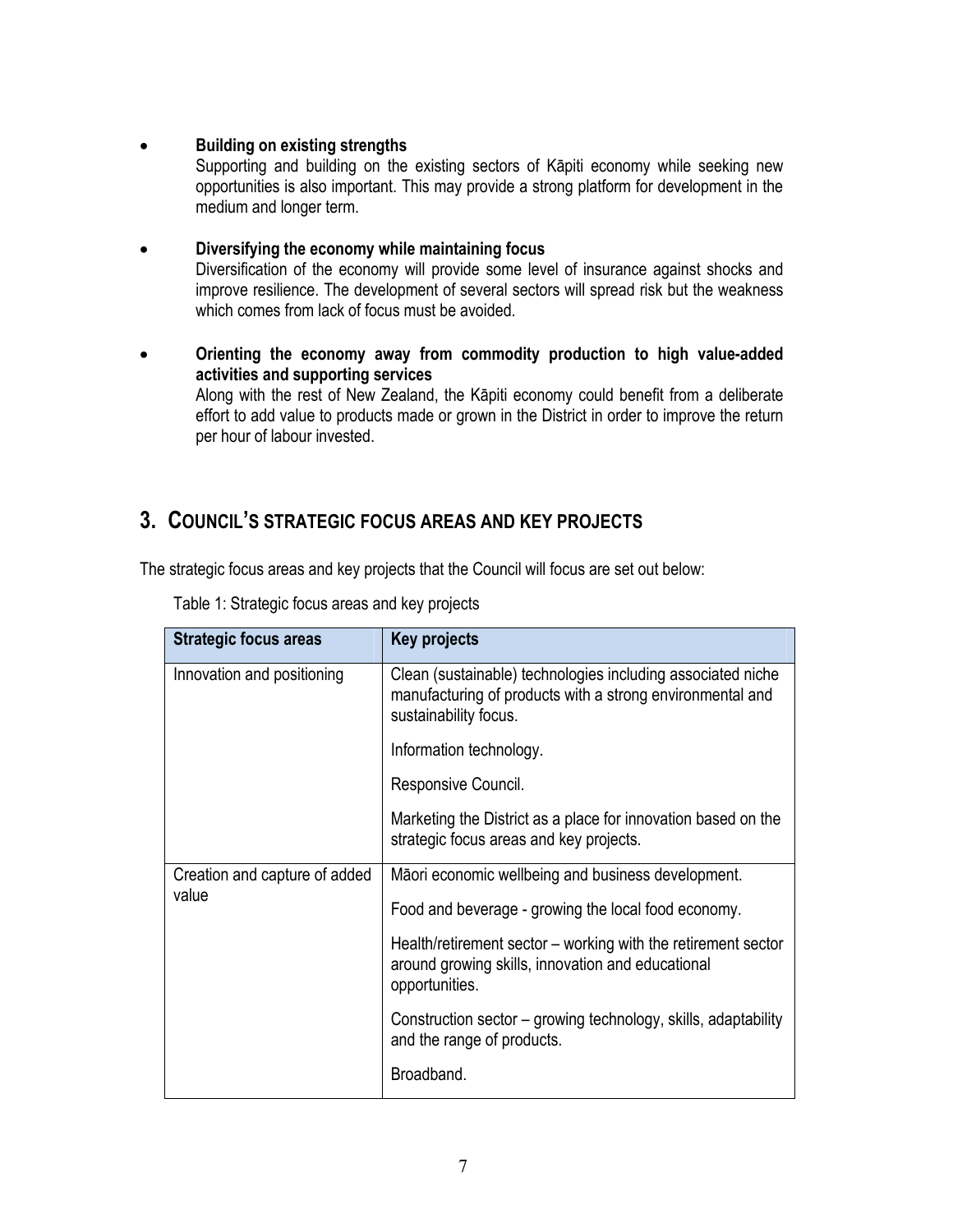| Growing the base | Tourism.                                             |
|------------------|------------------------------------------------------|
|                  | Business support, attraction and retention services. |
|                  | Town Centre development.                             |
|                  | Workforce skills and development.                    |

In order to select these strategic focus areas, particularly Innovation and positioning and the Creation and capture of added value, background work was undertaken to identify the size and scale of the potential contribution to the economy of focusing in these areas. Please see Appendix 5 for a list of relevant reports. These reports are available on request from the Council.

# <span id="page-7-0"></span>**3.1. Innovation and positioning**

The intent behind this strategic focus area is to position the Kāpiti as a District which is known as being interested in innovation, a place which welcomes new ideas and sustainable technologies and helps entrepreneurs to take their ideas through to commercialisation. Kāpiti will become known as the place where people can come to develop their ideas, network with like-minded people and where residents can participate in and experience new innovative ideas and sustainable technologies. This is consistent with the emerging technology innovation focus of the Wellington Regional Strategy for Sustainable Economic Growth.[2](#page-7-2) Underpinning this are new opportunities around the establishment of the Kāpiti Coast Airport and improved access to the District.

### <span id="page-7-1"></span>**3.1.1. Clean technology sector**

Support for the clean technology sector will continue to be a key focus area. An important part of this is a focus on renewable energy, green building, energy efficiency, electric vehicles and waste reduction and recycling. While this is an aspirational area and it is difficult to quantify value, there have already been concrete outcomes – the Clean Technology Centre at Ōtaki and the Energise Ōtaki initiative. While this is based in Ōtaki, there is potential to grow in the rest of the district.

Key activities for Council in this project area are:

continue leadership thinking;

 $\overline{a}$ 

- continue to leverage growth of the Clean Technology Centre with Grow Wellington;
- build on the Clean Technology Centre and grow a successful Clean Technology Park. This will include establishing a new business model to provide direct services to clean technology business such as access to research and development facilities and commercialisation services;
- encourage niche manufacturing of products with a strong clean technology, environmental and sustainability focus at the Clean Technology Centre and Park;
- streamline the Council's current role in terms of trialling new technologies where possible;

<span id="page-7-2"></span><sup>&</sup>lt;sup>2</sup> Also links to several regional economic development focus areas including developing capital investment mechanisms and providing business services for innovation.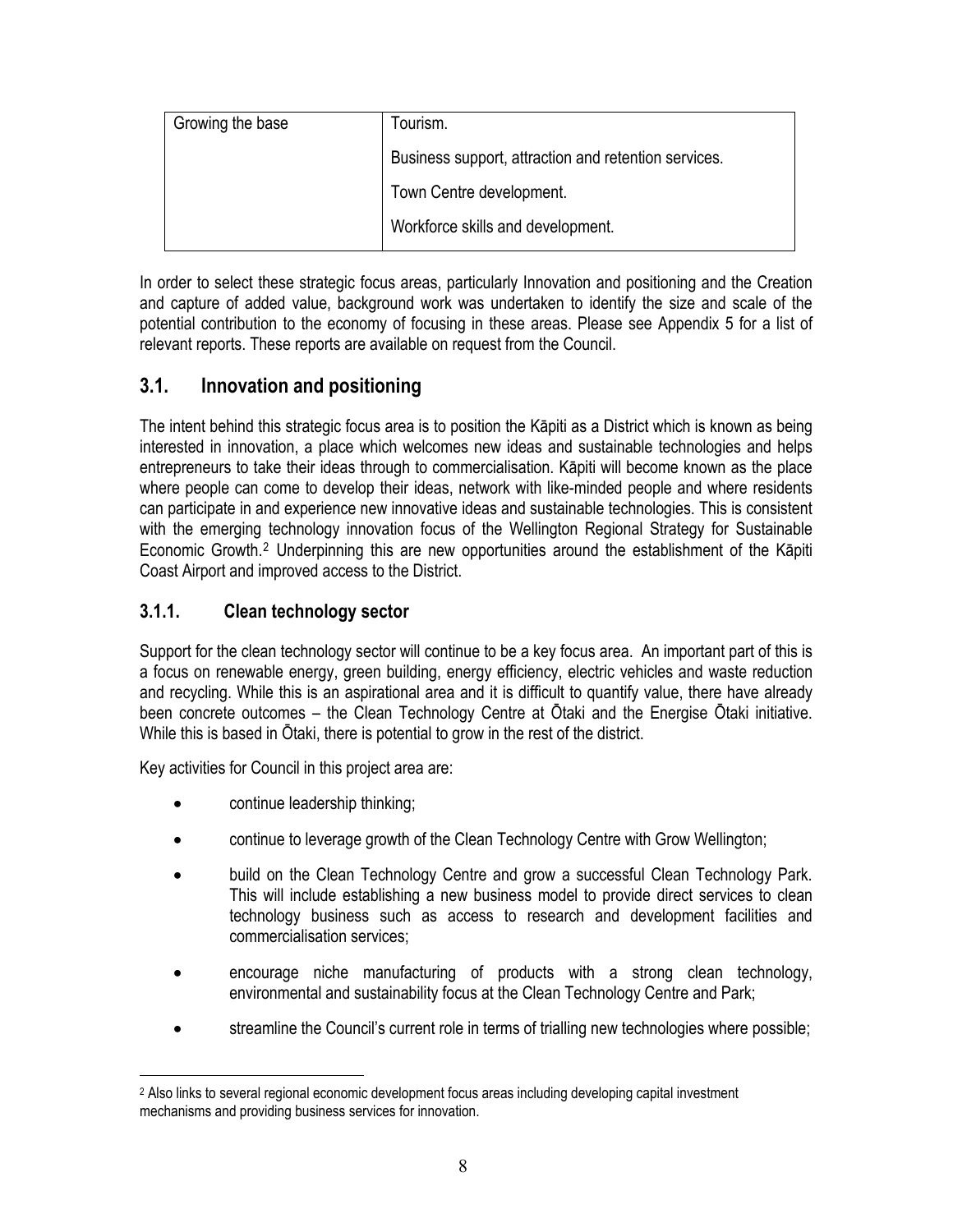- establish an innovation fund which can be used to support the development and commercialisation of new technologies; and
- encourage the development of an early-adopting domestic and commercial market, for example, this might include incentives, cheap loans/targeted rates, and leveraging Council's relationships with the community.

The outcomes of focusing on this sector will include:

- successful clean technology design, manufacturing and commercialisation based out of the Clean Technology Park in Ōtaki;
- Ōtaki on target to supply its own energy needs using technologies developed through the Clean Technology Park in Ōtaki;
- a community that has ready access to and uses a variety of clean technologies which improve their sustainability and resilience; and
- businesses and jobs established as a result of Council and community intervention.

#### <span id="page-8-0"></span>**3.1.2. Information technology**

The Council sees strong links between information technology (IT), innovation and clean technology. A significant aspect of the latter is high dependence on associated information technology data management, calibration of technology processes and marketing. However, IT can go beyond this to systems management, data management, data dissemination and education. For those reasons the Council has chosen to include IT with the innovation area.

#### <span id="page-8-1"></span>**3.1.3. Responsive Council**

 $\overline{a}$ 

This key activity for Council in this project area is developing the Council's capacity to be responsive and supportive to business. This means developing a system or function which will enable business to navigate its way through Council processes in a straight forward manner, without compromising the integrity of regulatory decision-making.

This is likely to include assistance with information on regulatory requirements and processes, i.e., building consents and resource consents as well as providing economic and business information, networking, and introductions where appropriate.

A recent discussion in the Wellington Region Mayoral Forum on regional economic development also identified this as an important focus area and, in some instances, a regional approach may be most appropriate, for example, providing information, networking and introductions.

The outcomes of focusing on this will be positive and constructive working relationships with businesses, improved cost effectiveness for both the Council and businesses, and ultimately the retention of, and attraction to the District of more, businesses bringing with them jobs and greater opportunities.[3](#page-8-2)

<span id="page-8-2"></span><sup>3</sup> Links to the regional economic development focus area 'Open for business'.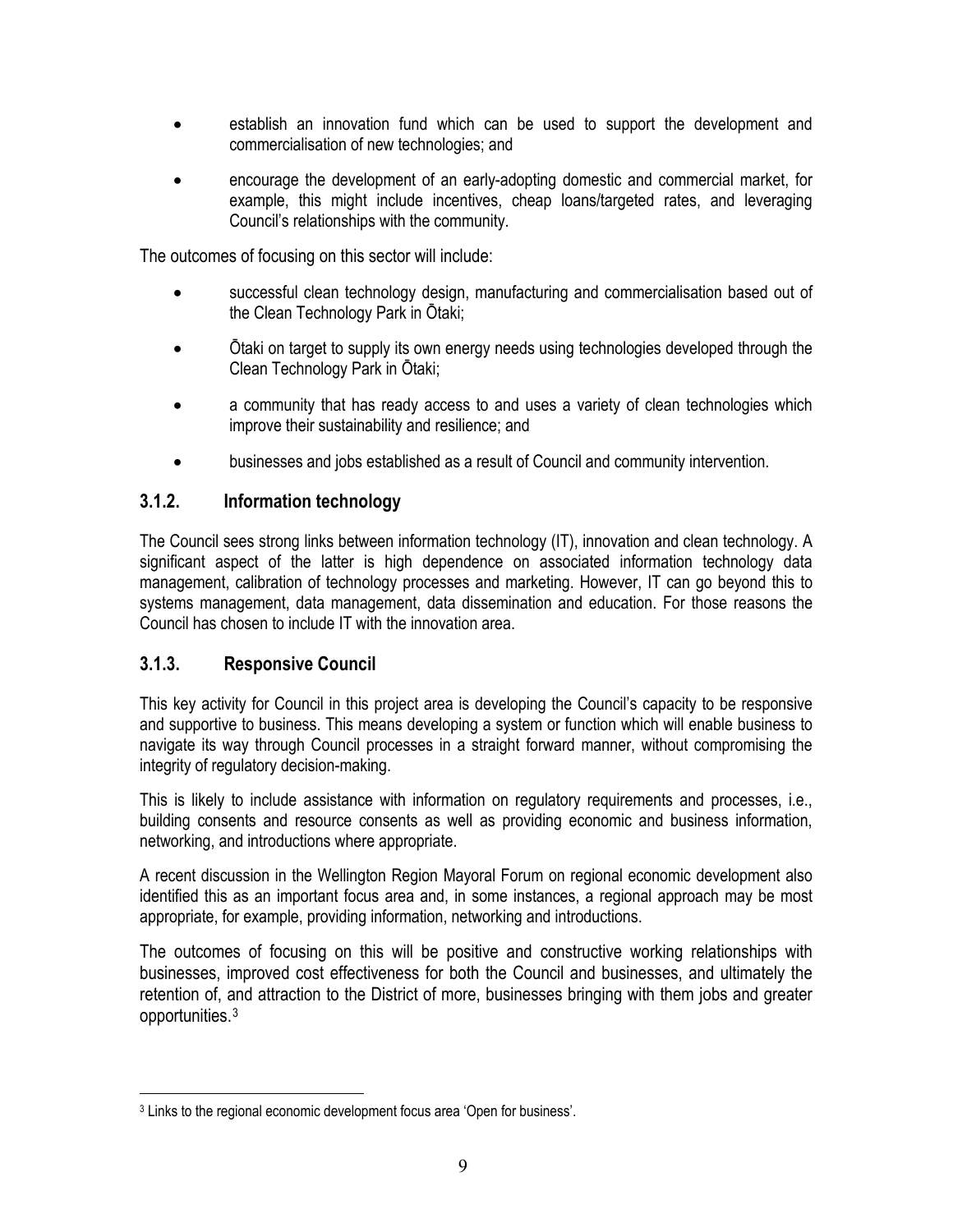## <span id="page-9-0"></span>**3.1.4. Marketing the District as a place for innovation**

Marketing the District as "an innovation district" will be focus on marketing activities related to the key strategic focus areas and projects set out in this strategy. It should be distinguished from marketing for tourism or other reasons. This is about promoting the District as a community which welcomes innovation and is open to change and trialling new business and job creation concepts. This is targeted specifically around innovation and ensuring that activities in this District are widely promoted and the benefits of doing business here are widely understood. Council's capacity to be responsive to business (discussed above) will be integral to ensuring the District can be successfully marketed as a place for innovation.

# <span id="page-9-1"></span>**3.2. Capturing and creating added value**

This focus area is about positioning the District to create and capture greater value from its current economic base in a way that also links into innovative thinking and business products and processes. This will include being able to seize the opportunities offered by technology and other developments to migrate to a new "low carbon" economy.[4](#page-9-3)

### <span id="page-9-2"></span>**3.2.1. Māori economic wellbeing**

In partnership with iwi, Māori economic wellbeing continues to be a focus for the Council. Iwi are and will continue to be a continuing and strong presence in the District and over time will gain the potential to be investors as Treaty settlements are completed and their capital base strengthens.

The Council and the three iwi with mana whenua within the rohe - Te Āti Awa ki Whakarongotai, Ngāti Toa Rangatira, Ngāti Raukawa including their whānau and hapū – signed a Memorandum of Partnership in 1994 which is expressed at the political level through Te Whakaminenga o Kāpiti. This Memorandum was reviewed and re-signed in 2008. This group have committed to forging a relationship of mutual benefit that will develop into an effective and meaningful partnership. The function of the group is to partner in the strategic planning of the district's resources.

For Māori, economic wellbeing is a concept which:

- is individual and whānau/ hapū and iwi based;
- links tāngata whenua to the district;
- contributes to the wider community;
- is inclusive of building opportunities for taurahere;
- is holistic not just about business but including health and wellbeing;
- is inclusive of land and all that this encompasses water, forests, etc;
- is inclusive of existing businesses, knowledge transfer; and
- will over time include Treaty settlements.

 $\overline{a}$ 

<span id="page-9-3"></span><sup>4</sup> Links to several regional economic development focus areas including developing capital investment mechanisms, providing business services for innovation and providing critical infrastructure.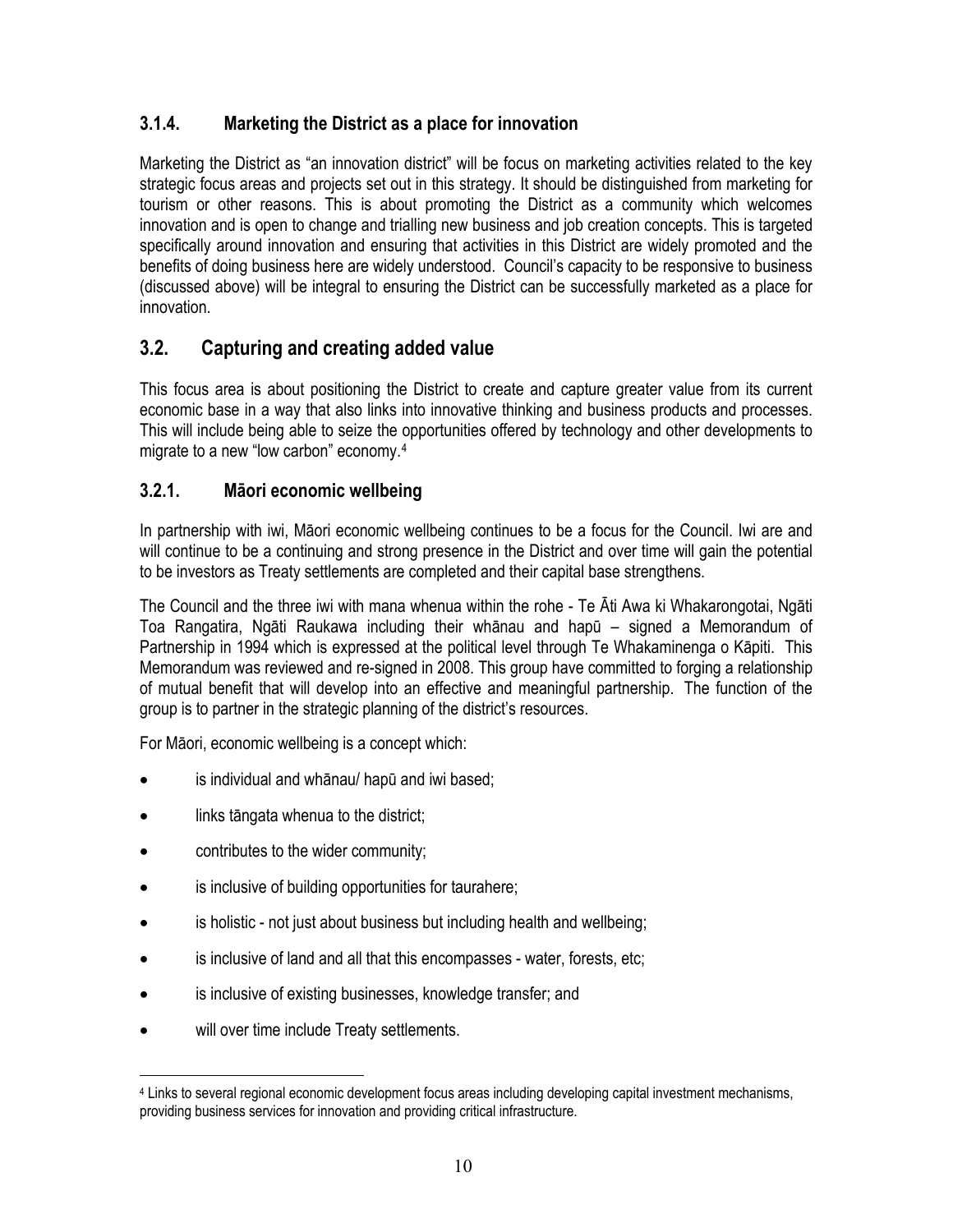Iwi have indicated that they want an iwi focused approach to Māori economic development within the District. A potential project is working with iwi to increase the use of under-developed and/or degraded Māori owned land and maximise the value produced from it.

At this stage in order to support Māori economic wellbeing, the Council will work with iwi to prepare and implement a Māori Economic Development Plan which is linked to this strategy. Its development would be coordinated through Te Whakaminenga o Kāpiti, the iwi/partnership body.

### <span id="page-10-0"></span>**3.2.2. Food and beverage sector**

Kāpiti has some high quality natural resources and soils which can support the development of a larger horticulture sector and a sustainable local food economy. Horticulture is important because it provides the necessary ingredients for high value add food businesses. This is not about picking winners but rather about enabling and facilitating new opportunities to grow the local food economy. Key activities for Council in this project area are:

- support business development in the primary sector which is value add focused, for example, growing the range and quantity of local food production derived from local horticultural products;
- explore and utilise opportunities associated with innovation and new technologies, for example, setting up a cooperative commercial kitchen for small producers;
- link Kāpiti to the Wellington supply chain and work with the Wairarapa to increase opportunities in the lower North Island and upper South Island consumption chain;
- connect growers, processors, local supermarkets, and consumers;
- increase the depth of the spend on local food products; and
- develop links with the Clean Technology Centre and Park at Ōtaki.

The outcomes of focusing in this area will include:

- a sector which is strongly linked to the clean technology sector and takes full advantage of new technologies and opportunities;
- the growth of a larger horticultural sector in the District;
- the greater utilisation of high quality natural resources in a sustainable way; and
- a District which is known for unique high quality gourmet food and beverage production.

### <span id="page-10-1"></span>**3.2.3. Value add in the health and retirement sector**

This sector is linked to a large part of the District's community and economy. It makes sense to seek opportunities to maximise added value to the local economy from its services. This might include a focus on training, health technology development, skills training and a link to the housing options work being carried out by the Council.

Some preliminary work has been done in this area which confirms there may be opportunities. Further work will need to be done to identify specific actions the Council could take.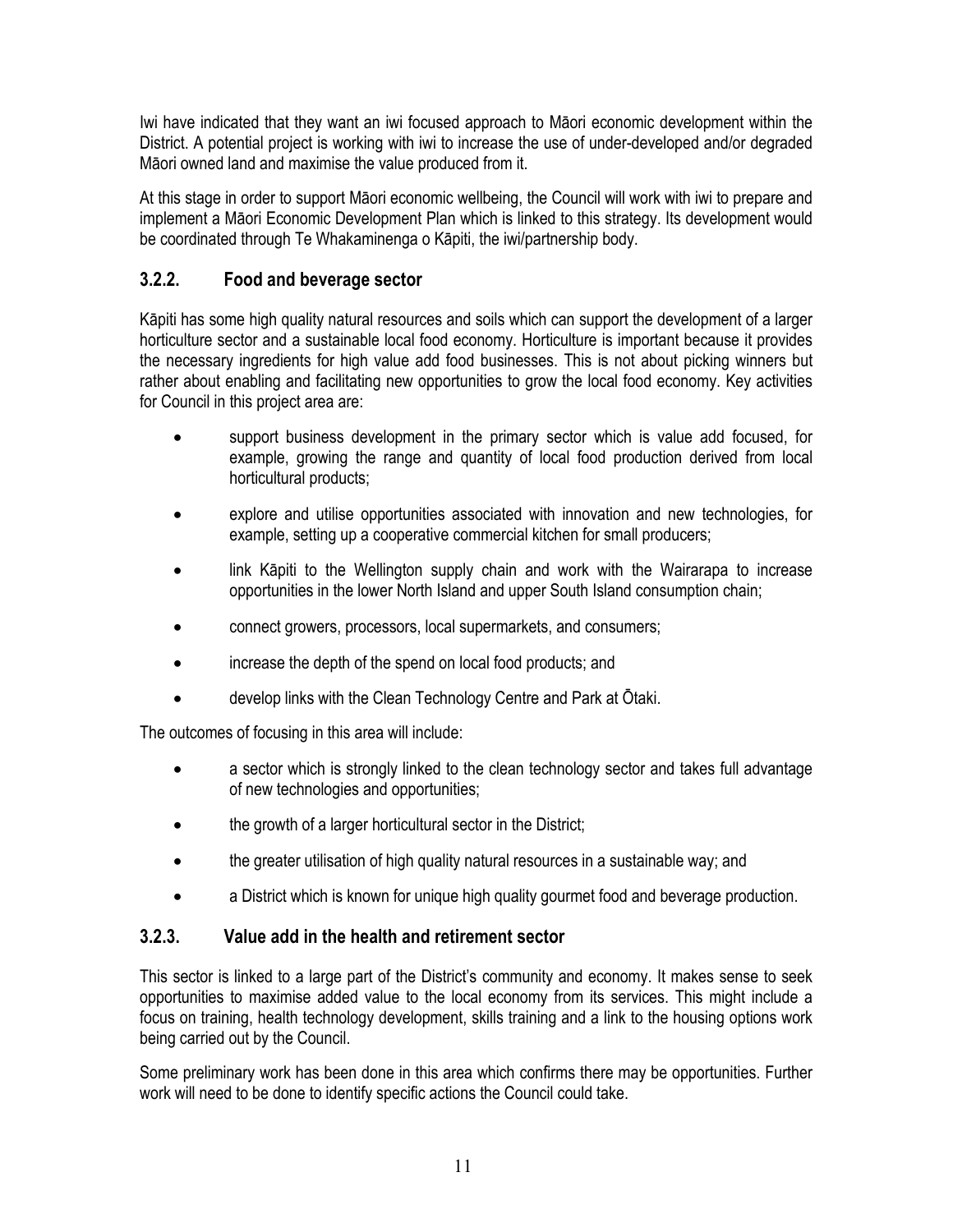The outcomes of focusing in this area could include:

- innovative health services and wellness products adding value to the local economy, for example, telemedicine including distance monitoring, self-testing and robotics;
- increased opportunities for workforce participation and skills development;
- increased availability of age inclusive consumer goods providing new business opportunities for local people; and
- increased availability of home-based services for older people providing new business opportunities for local people.

#### <span id="page-11-0"></span>**3.2.4. Construction sector**

Positioning the construction sector so that it is able to ride out the variations in construction cycles as much as possible and recognise the opportunities for innovation and change is an important aspect of this focus area. Key activities for Council in this project area are:

- expand demand for energy efficiency products and services through investment in retrofits of existing building stocks, for example, Council buildings and older person housing;
- encourage the uptake of sustainable building technologies in the construction sector, for example, building energy efficient houses such as the Little Greenie;
- encourage partnerships between the construction sector and emerging businesses around product development, for example, new building materials; and
- support the development of appropriate training courses, for example, the construction course being run by Weltec from the Clean Technology Centre.

The outcomes of focusing in this area will include a sector which:

- can install and use new technologies efficiently;
- is strongly linked to the education sector around trades;
- is known for innovative trade skills;
- is investing in new housing types and systems; and
- is selling its intellectual property via training and out of District activity.

### <span id="page-11-1"></span>**3.2.5. Broadband**

Broadband is a critical transformative technology. The Council will continue to work with the wider region to advocate for faster delivery and continue to support local investments such as the ultra fast broadband along Riverbank Road, Ōtaki. Council will focus its own investment funds on increasing access to educational and health facilities, town centres and businesses.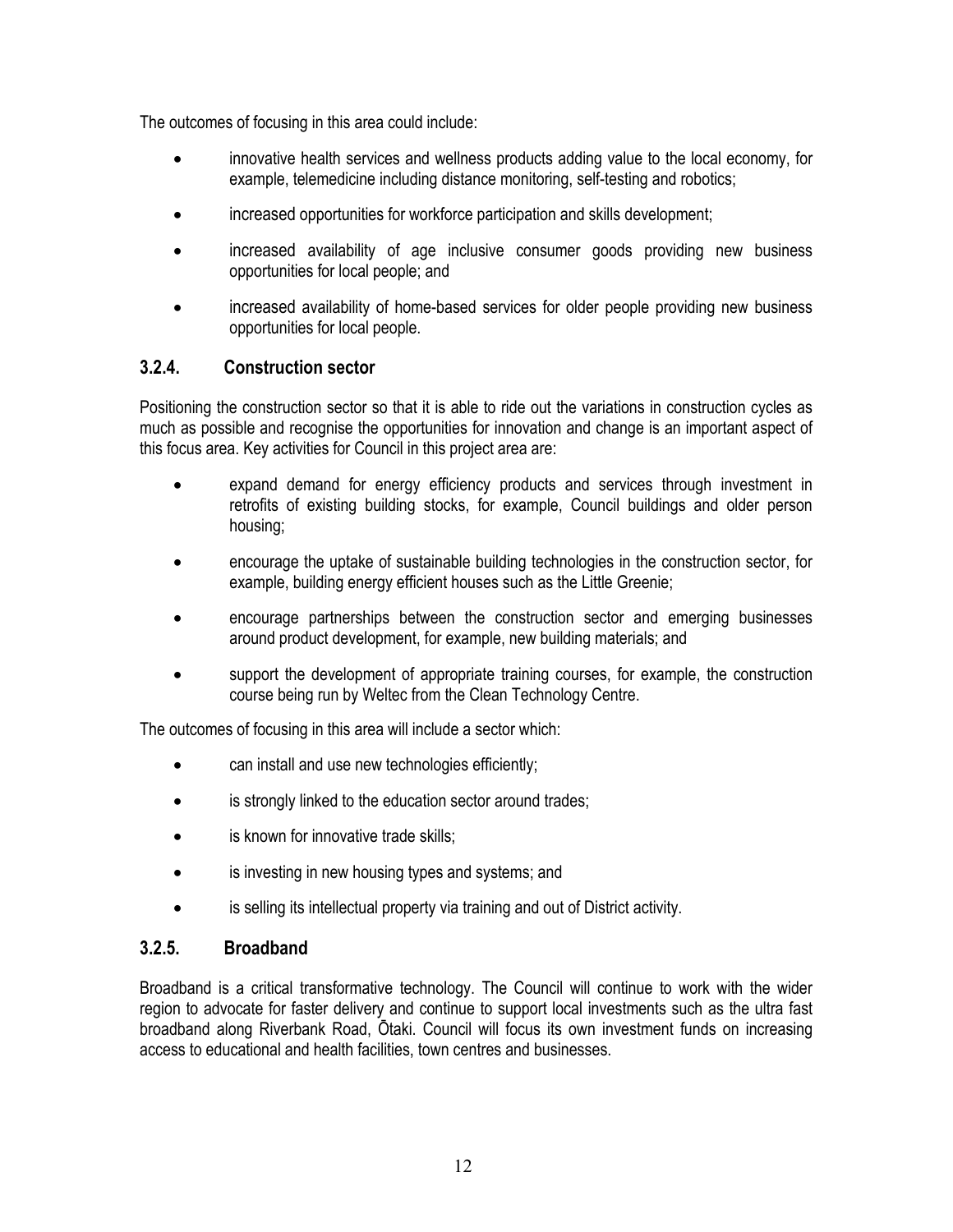# <span id="page-12-0"></span>**3.3. Growing the base**

The intent of this focus area is to provide continued support for the wide range of businesses which make up the District's economy but which are not necessarily part of the sectors specifically identified above. A key aspect of this for both the tourism and business support services but most especially the former will be maintaining strong links with Kapiti Coast Airport.

### <span id="page-12-1"></span>**3.3.1. Tourism**

The tourism sector continues to be a part of the Kāpiti economy that is worth developing because it can link to, build on, and reinforce many opportunities with other sectors. This focus area encompasses the potential to:

- direct the majority of effort on growing existing domestic markets get domestic tourists to come back more often and manage risk posed by increasing energy costs and potential loss of cheap transport;
- build strong partnerships with tourism agencies in the Wellington Region in order to leverage mutual benefits from having more to offer visitors to the Region;
- build strong partnerships with tourism agencies in the Auckland Region in order to leverage benefits from Kāpiti Coast Airport;
- grow an international market driven off marketing to the domestic market. If Wellingtonians can't wait to come to and/or come back to Kāpiti, they will tell their visiting friends and family;
- develop a Kāpiti brand for example, gourmet, high quality, based on natural advantages – mountains to sea;
- support local events which showcase Kāpiti and draws visitors to our many attractions;
- continue to develop Creative Kāpiti build on the current Kāpiti one-day Arts Trail event, promote emerging artists, and showcase Kāpiti talent outside the district;
- develop Sustainable Kāpiti Kāpiti as a leader in sustainable low carbon living, for example, the Sustainable Home and Garden Show and the Greenest Street competitions;
- build on the natural assets of Kāpiti and it's recreational and sporting facilities to attract more visitors to Kāpiti;
- provide support for local tourism operators to run an annual planning workshop;
- provide support for Paekakariki and Ōtaki as the "gateways to Kāpiti".

The outcomes of focusing in this area will include an increasing number of visitors looking to experience a unique Kāpiti experience based around sustainability, clean technology, creativity and our considerable natural advantages.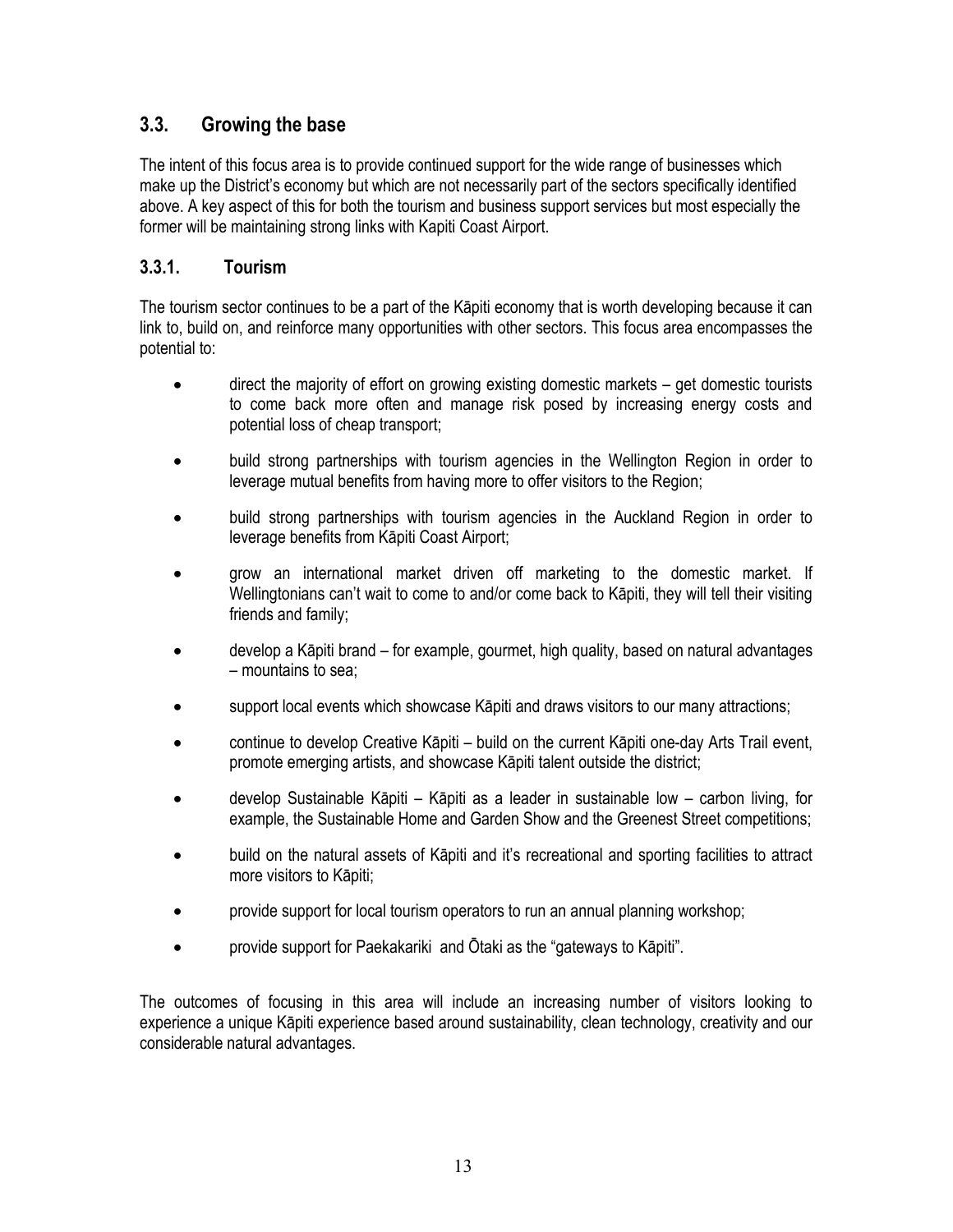#### <span id="page-13-0"></span>**3.3.2. Business support, attraction and retention services**

The Council continues to be committed to funding the provision of general business support, mentoring, attraction and retention services. This ensures both existing and new businesses have access to information and support to enable them to grow. An important part of this will be an investment in attracting more businesses to the area which will grow the size of the economy and offer more job opportunities.

The Council has some information which indicates that businesses also see a need for projects and activities in this area. A 2011 survey of local businesses<sup>[5](#page-13-2)</sup> provides information on what some local businesses consider to be activities for advancing economic development. This survey ranked attracting more businesses to Kāpiti as the most important economic development activity. The survey also rates highly other activities which are a key part of this strategy, for example, the preparation of a strategy, providing leadership, improving infrastructure, and attracting capital for investment in business.

The outcomes of focusing in this area will include the retention and growth of existing businesses and the attraction of new businesses to the District thus growing and adding value the Kāpiti economy.

### <span id="page-13-1"></span>**3.3.3. Town Centre development**

Town Centre development has been a focus for the Council for some time. Town centres provide vital infrastructure for the economy and are critical to the success of this Strategy.[6](#page-13-3)

As the Kāpiti Coast District Council Development Management Strategy 2007[7](#page-13-4) identifies, the town centres play a major role well beyond being a simple location for retail and civic activities. Maturing the District's main centres, in the sense of increasing the range of activities that take place in them and improving their appearance and liveability, will benefit the District in the following ways:

- increase the sense of belonging and commitment to live and invest locally;
- increase investment flows and opportunities for business;
- provide local employment;
- support passenger transport hubs and increase access to local businesses; and
- increase housing choice for the workforce.

The Council has an on-going work programme in this area managed under the Development Management activity area of its 2012-32 Long Term Plan.

 $\overline{a}$ 

<span id="page-13-2"></span> $<sup>5</sup>$  McDermott Miller Limited, 2011. Independent evaluation of the effectiveness of Nature Coast Enterprise. Report</sup> prepared for the Kāpiti Coast District Council.

<span id="page-13-3"></span><sup>&</sup>lt;sup>6</sup> Links to the regional economic development focus on providing critical infrastructure.

<span id="page-13-4"></span><sup>7</sup> Available from [www.kapiticoast.govt.nz/](http://www.kapiticoast.govt.nz/).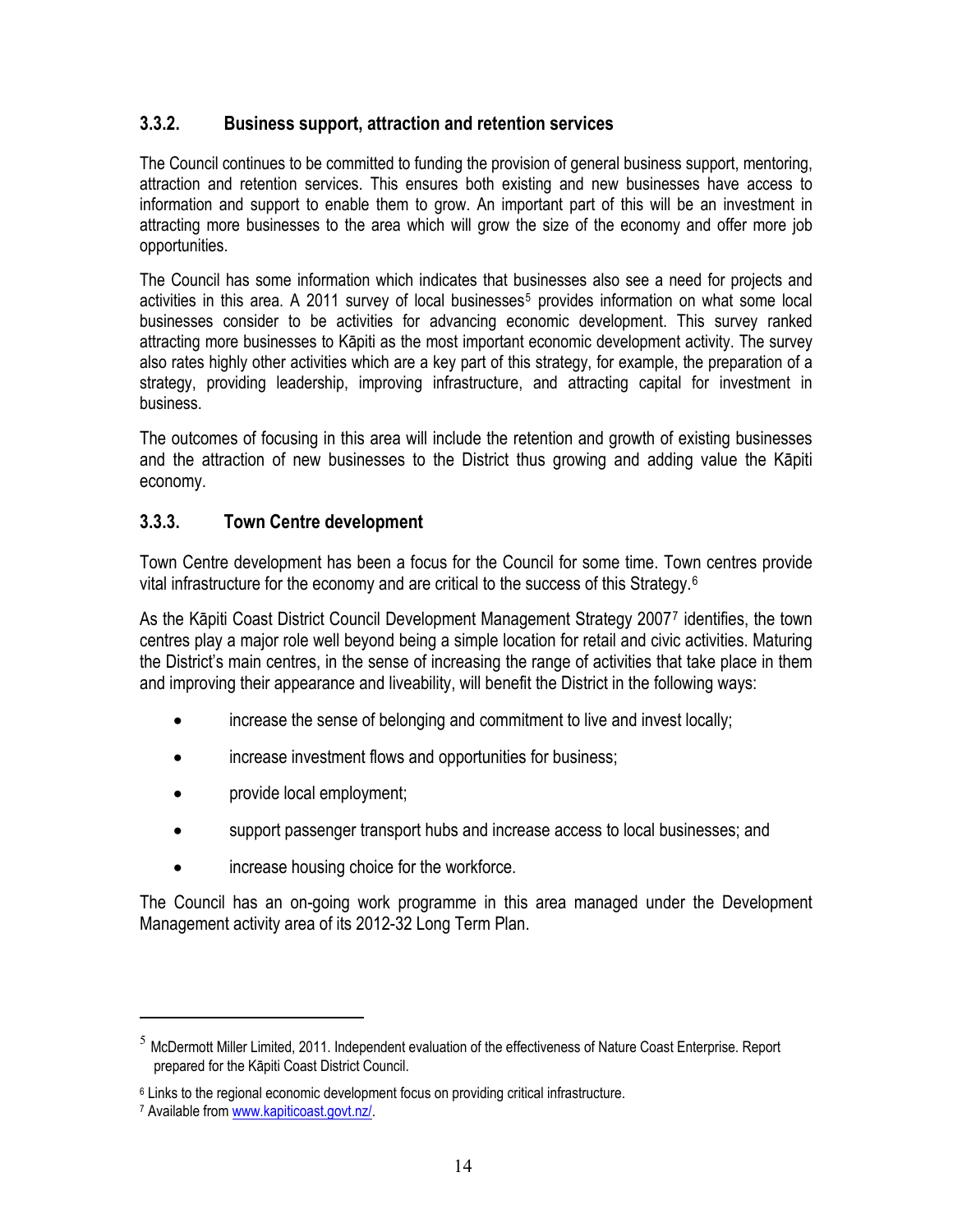### <span id="page-14-0"></span>**3.3.4. Workforce skills and development**

A key part of 'Growing the base' is a focus on facilitating opportunities for improved workforce training and development. A workforce with the skills to match available jobs is important to growing local business. It will also improve job opportunities for people to live and work locally.<sup>[8](#page-14-2)</sup>

Initially this project will focus on identifying gaps in training opportunities and skills and investigate solutions for filling the gaps. This will include investigating opportunities for older people to continue to participate in the workforce on a flexible basis.

Another example is the Youth Employment Project where training providers, the Chamber of Commerce and the Council, and the Youth Council are working together to make sure that young people in the District have the right skills to transition successfully from school to further education or employment. The aim is also to make sure that skills investment is also directly linked to economic development opportunities.

The outcomes of focusing in this area will include a local workforce which has the skills required by local employers.

# <span id="page-14-1"></span>**4. HOW COUNCIL WILL WORK**

In the area of economic development and indeed within the strategic project areas and key projects, the Council does not necessarily have to do everything. The Council can get the most value from:

#### **Partnerships**

 $\overline{a}$ 

Partnerships with the business community, tangata whenua, and local, regional and national organisations are vital to the ultimate success of this Strategy. Council will fund an independently facilitated Annual Forum with key stakeholders and partners to review progress towards the Vision and implementation of the Strategy and to discuss priorities for the following year.

#### **Leveraging existing relationships with:**

- Other councils:
- Central government;
- Other agencies, e.g. Grow Wellington, Crown Research Institutes, Chamber of Commerce.

Council has extensive relationships in these areas and can exercise considerable influence, either on its own or in collaboration with others. The recent successful leveraging of the relationship with Grow Wellington has resulted in the very promising clean technology developments at Ōtaki.

<span id="page-14-2"></span><sup>8</sup> Links to a regional economic development focus education and workforce development.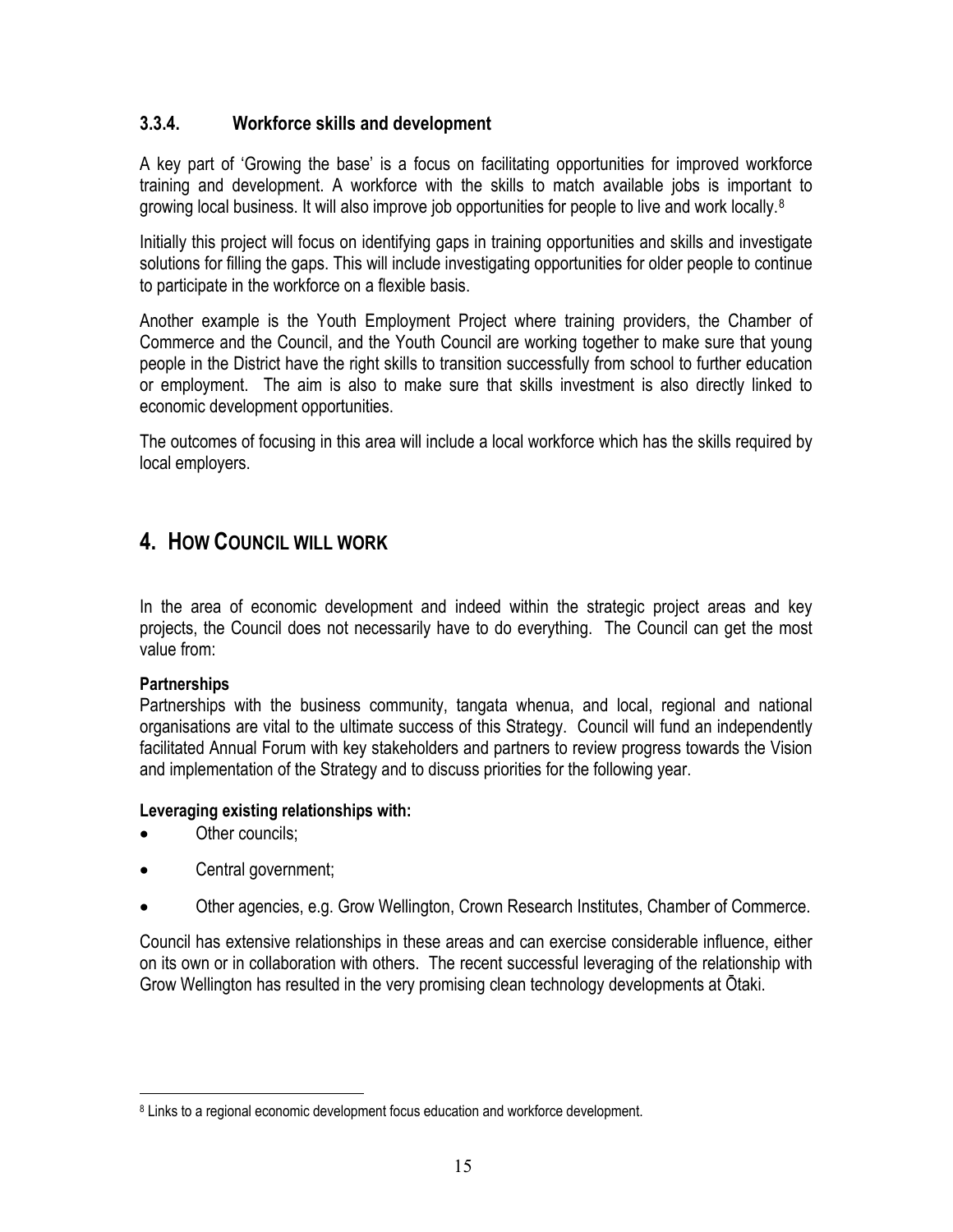#### **Brokering opportunities**

- Facilitating access and connections between key players;
- Spotting synergies and putting people in touch.

Closely related to the previous point, this involves Council using its overview of what is occurring in the District and the Wellington Region to identify opportunities and put the right people in touch with each other to take advantage of synergies. Often it is the overview which enables the Council to join dots between apparently unrelated initiatives or players and identify potential that players with only a partial view might not spot. Building a reputation as a trusted broker of these kinds of opportunities will enhance Council roles as leader and partner in the community.

#### **Acting as a guardian of the Vision**

As the only organisation without immediate business survival pressures, Council will have a natural role in ensuring that the Vision is not lost sight of and that the economic development occurring in the District supports the Vision. In addition, it could add value by promoting the Vision and Strategy to both businesses and households and might consider offering incentives for early adoption of clean technologies thus creating a local market and useful test bed for business developers in this sector.

#### **Funder**

The Council through its Long Term Plan and Annual Plans allocates funding to economic development. This provides a range of services, for example, advisory services for business and seed funding for business innovation projects.

#### **District Plan**

In its regulatory role, Council can exercise considerable control over land use with the aim of supporting the Strategy, especially where the food sector is concerned. The Council is the only player with ownership of this sector at a strategic level and how it frames its District Plan in relation to rural land could potentially add value to or completely undermine this strand of the Strategy.

#### **Improving internal process navigation**

In response to the question "*what needs to happen first?*", Council might derive significant benefit from examining its internal processes. On occasion feedback, albeit anecdotal, from businesses in the District is that Council's processes are not business-friendly. While some of this view may result from Council's regulatory decisions being unpopular, there is considerable scope for Council to make processes more user-friendly while still safeguarding the integrity of decision-making. A review of consenting and other compliance processes from a customer perspective will identify opportunities to make businesses' navigation of Council's internal processes easier. Undertaking such a review will require an up-front commitment on Council's part to implement identified improvements.

#### **Providing underpinning infrastructure**

Infrastructure such as transport and water reticulation networks are essential to the successful functioning of businesses and are core business for councils. For the most part there are few, if any, other agencies operating in this field. Provision of high speed broadband will largely be a central government responsibility although Council can play a strong advocacy role in this area. It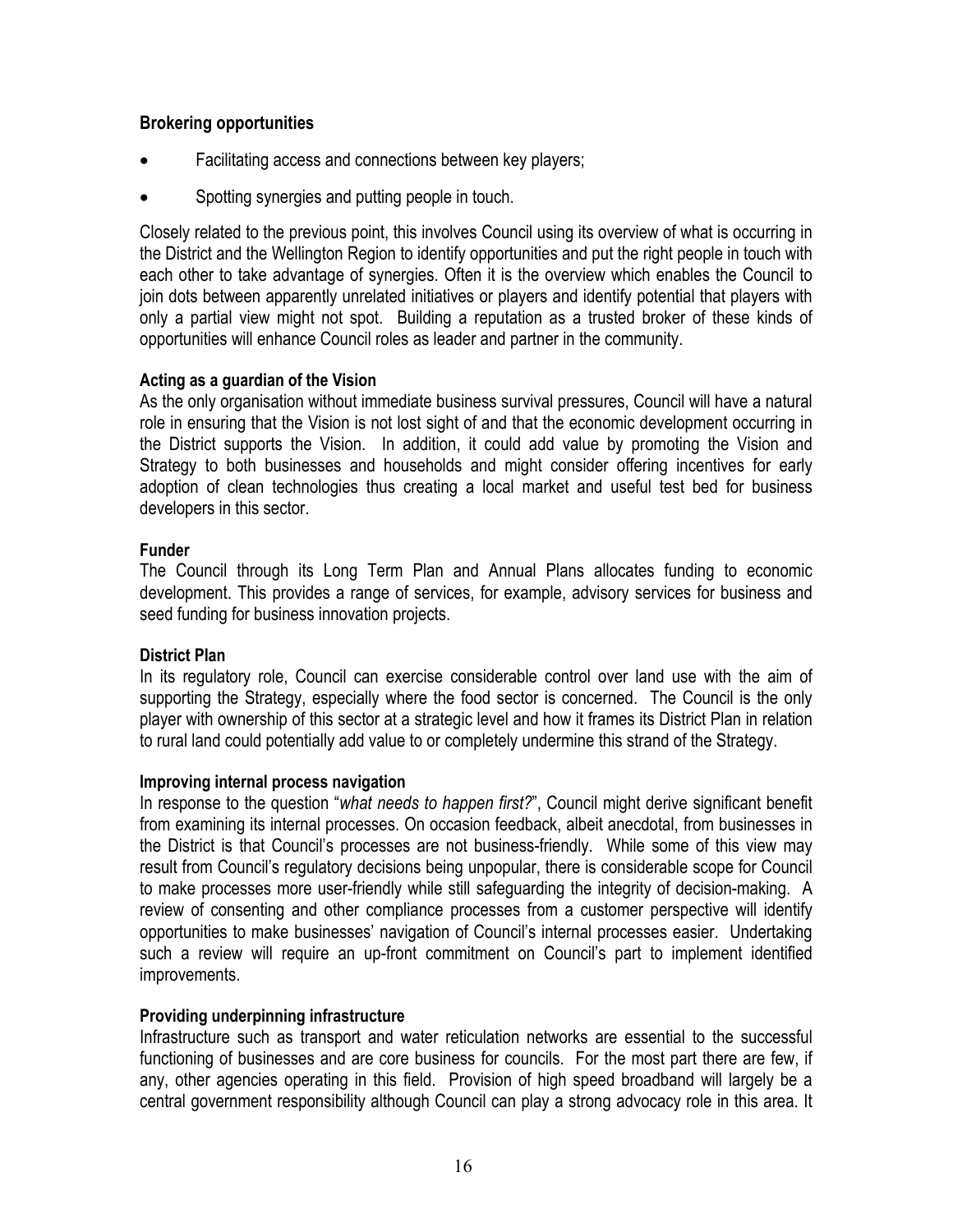also provides a small amount of funding for leveraging local broadband projects to extend coverage where possible.

New economic development opportunities will arise over time and these questions can be used to evaluate whether Council should get involved or not.

# <span id="page-16-0"></span>**5. WHERE CAN OTHER AGENCIES ADD BETTER VALUE?**

There are clearly some areas in which Council is not the best organisation to carry out the activities or deliver the services. Where activities can be well defined and have little strategic impact – e.g. tourism information services – a well-worded contract for services with an external agency will be the most efficient option.

The Council may also not be best placed to carry out business retention/growth/attraction activities. Business groupings may well be a more obvious choice for these activities. With the exception of addressing regulatory processes and infrastructural/land use issues, businesses want to talk and network with other businesses, not with Council.

Where Council can add value in these areas is in working in partnership with the agencies and groups carrying out the activities. It will no doubt need to continue to fund some of the service delivery and to provide financial support to such initiatives. It should not, however, try to play the lead role.

# <span id="page-16-1"></span>**6. IMPLEMENTATION**

Implementation of this Strategy is programmed through the 2012-32 Long Term Plan and subsequent annual plans. Many of the projects and activities will require an on-going focus by Council, for example, continuing leadership in the clean technology area and marketing the District as an innovation district.

As discussed above, the Council will fund an annual Forum with key stakeholders and partners to review progress towards the Vision and implementation of the Strategy and to identify priorities for the following year.

# <span id="page-16-2"></span>**7. MONITORING**

Progress towards the implementation of this Strategy will be measured using a mix of indicators (Table 2 refers). No one indicator can provide a full so it is important to have a range of indictors which combined will tell a richer, more complex story of progress in implementation this Strategy and about the growth and development of the Kāpiti economy: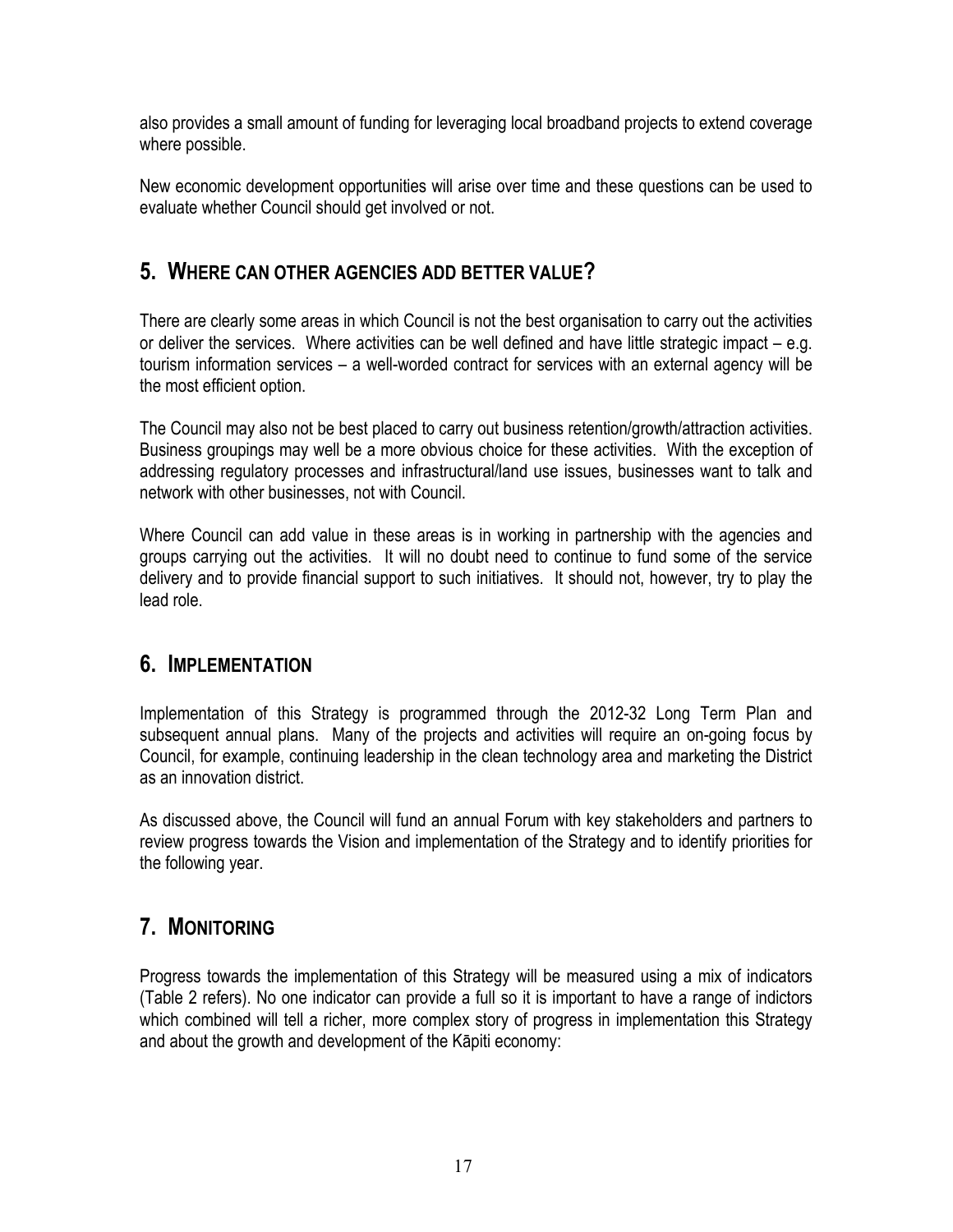| <b>Strategic focus</b><br>areas               | <b>Projects</b>                                                                                                                        | <b>Outcome measures</b>                                                                            |
|-----------------------------------------------|----------------------------------------------------------------------------------------------------------------------------------------|----------------------------------------------------------------------------------------------------|
| Innovation and<br>positioning                 | Clean (sustainable)<br>technologies                                                                                                    | Employment in knowledge intensive and high tech industries<br>increases year to year               |
|                                               |                                                                                                                                        | Number of start-up businesses at Clean Technology Centre, Otaki<br>increases year to year          |
|                                               |                                                                                                                                        | Number of businesses at the Clean Technology Park, Otaki<br>increases year to year                 |
|                                               |                                                                                                                                        | Number of full time equivalents employed in the Clean Technology<br>sector increases year to year  |
|                                               |                                                                                                                                        | Availability of investment funds for businesses increases                                          |
|                                               |                                                                                                                                        | Number of new or improved products, services and processes<br>increases                            |
|                                               | Responsive Council                                                                                                                     | Business satisfaction with Council increases as measured by annual<br>customer survey              |
| The creation and<br>capture of added<br>value | Māori economic<br>wellbeing and<br>business development                                                                                | To be developed as part of the preparation of the Māori Economic<br>Wellbeing Plan                 |
|                                               | Food and beverage<br>sector                                                                                                            | Number of value add businesses in the local food and beverage<br>sector increases year to year     |
|                                               |                                                                                                                                        | Amount of suitable land utilised increases                                                         |
|                                               | Health/retirement<br>sector - working with<br>the retirement sector<br>around growing skills,<br>innovation and<br>education value add | To be developed as part of the initial investigation into opportunities<br>in this sector          |
|                                               | Construction sector -<br>growing technology,                                                                                           | Availability of educational courses on sustainable building<br>technologies increases year to year |
|                                               | skills, adaptability and<br>the range of products                                                                                      | Availability of trade skills in the local workforce increases                                      |
|                                               |                                                                                                                                        | The range of products increases year to year                                                       |
|                                               | Broadband                                                                                                                              | Broadband penetration rate increases                                                               |
| Growing the base                              | Tourism                                                                                                                                | Average domestic visitor expenditure increases                                                     |
|                                               |                                                                                                                                        | Number of domestic guest nights increases                                                          |
|                                               |                                                                                                                                        | Number of significant events increases                                                             |
|                                               | Business support,                                                                                                                      | Number of new businesses in District increases year to year                                        |
|                                               | attraction and retention<br>services                                                                                                   | Business start-ups as a percentage of business turnover                                            |
|                                               |                                                                                                                                        | Business unit growth                                                                               |

#### Table 2: Indicators for measuring progress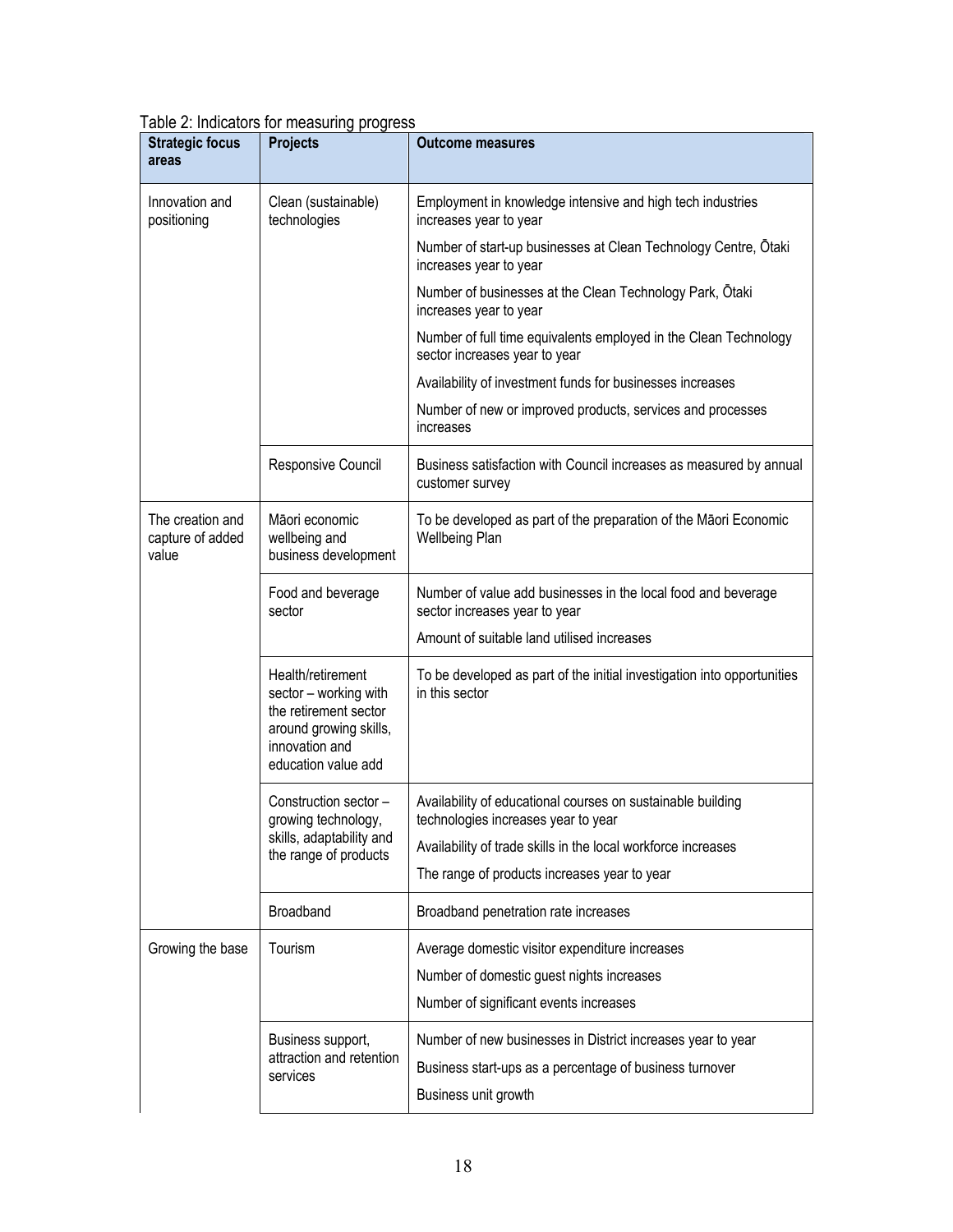|                            | Business size growth                                                                                                                                                                                                      |
|----------------------------|---------------------------------------------------------------------------------------------------------------------------------------------------------------------------------------------------------------------------|
| Town centre<br>development | Measured via that work stream                                                                                                                                                                                             |
| Workforce<br>development   | Labour force participation rate increases<br>Proportion of youth in education, employment and training increases<br>Proportion of older people participating in the labour force increases<br>Unemployment rate decreases |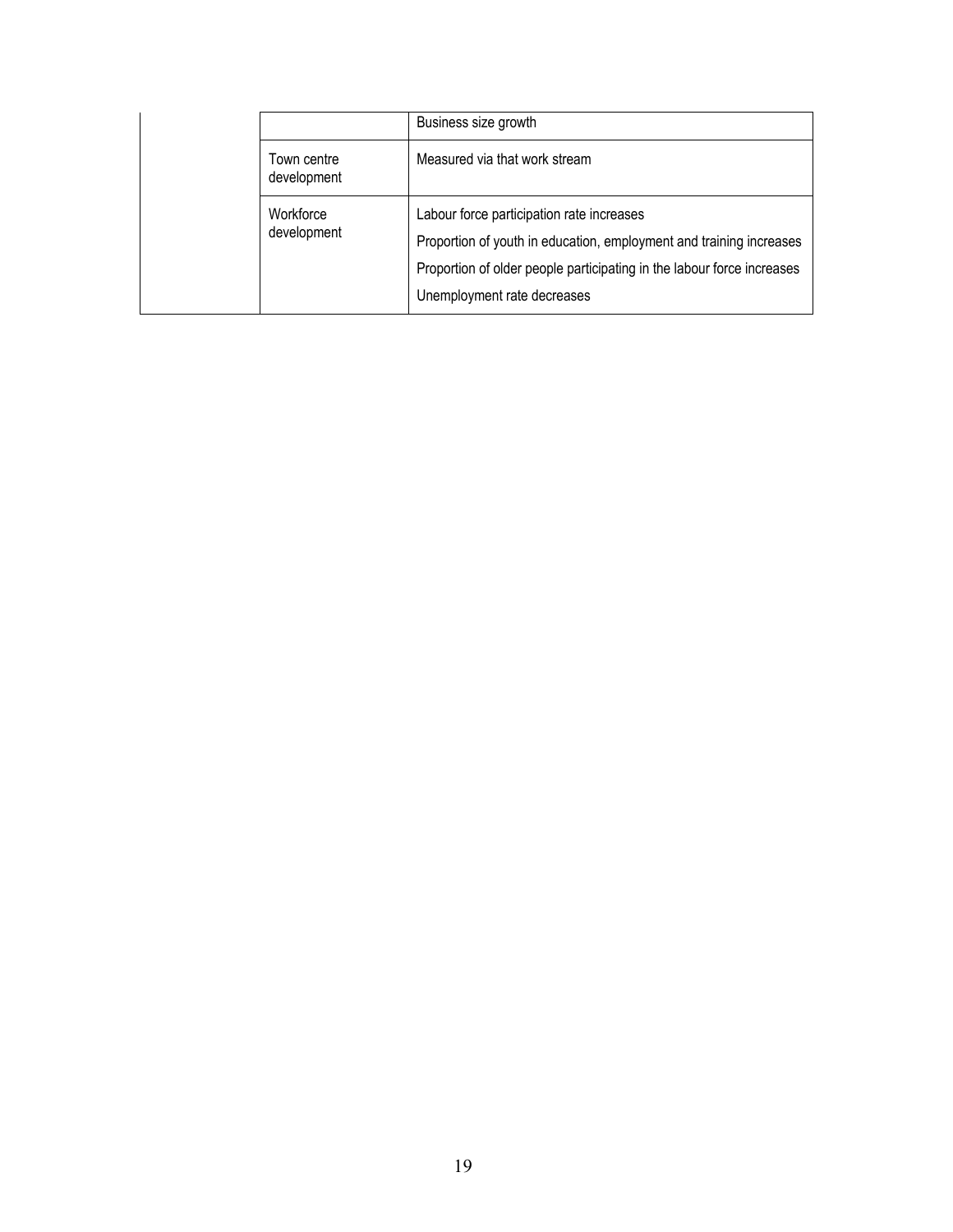### <span id="page-19-0"></span>**Appendix 1: Size and shape of Kāpiti's economy**

Source: NZIER, 2011. Kāpiti Coast's new economy: An assessment of the 'new economy' approach to economic development on the Kāpiti Coast. Report prepared for the Kāpiti Coast District Council.

Statistics New Zealand does not publish statistics on the size and performance of the Kāpiti Coast economy. Regional and district Gross Domestic Product (GDP) figures can be estimated by distributing the contribution of major industries at the national level to regions based on regional employment levels in those industry. This type of approach assumes that the production method for an industry is the same across the country, and does not allow for differences between regions. This means that regions with a more capital intensive production process will be treated the same as regions that rely more on labour.

With that caveat in mind, BERL (2010a) estimates the value add (a measure of GDP) of Kāpiti Coast District's economy to be \$1,080 million in 2009. It grew strongly between 1999 and 2009, with average growth of 3.1 percent, which was slightly greater than the growth in all of New Zealand. This is likely to be due to the growth in NZIER – Kāpiti Coast's new economy 36 the services industries in Kāpiti over that time. The key estimates from BERL are summarised in Table 7, and compared to New Zealandwide statistics.

The growth in the Kāpiti Coast has been driven by an expanding services industry. Its contribution to Kāpiti Coast GDP has increased from 59 percent in 1999, to 87 percent in 2009. Retail trade, health care and social assistance, education, accommodation and food services, and construction are the largest sectors within Kāpiti Coast's services industry.

The primary sector increased slightly between 1999 and 2009, while the contribution of the manufacturing sector fell by \$18 million.

Table 7 shows that the Kāpiti Coast economy is more heavily skewed towards the services industries than the New Zealand economy as a whole.

| Valut auu, Milliulis VI 2009 uvilais |         |         |                         |                            |                            |  |  |
|--------------------------------------|---------|---------|-------------------------|----------------------------|----------------------------|--|--|
| <b>Kāpiti Coast</b>                  | 1999    | 2009    | 1999-2009<br>difference | 1999-2009<br>growth $(\%)$ | 1999-2009<br>growth (% pa) |  |  |
| <b>Primary Sector</b>                | 46      | 48      |                         | 4.3%                       | 0.4%                       |  |  |
| Manufacturing                        | 111     | 93      | $-18$                   | $-16.2%$                   | $-1.8%$                    |  |  |
| <b>Services</b>                      | 635     | 938     | 303                     | 47.7%                      | 4.0%                       |  |  |
| Kāpiti Coast total                   | 793     | 1,080   | 287                     | 36.2%                      | 3.1%                       |  |  |
| New Zealand                          |         |         |                         |                            |                            |  |  |
| <b>Primary Sector</b>                | 10,634  | 13,336  | 2,701                   | 25.4%                      | 2.3%                       |  |  |
| Manufacturing                        | 29,193  | 34,737  | 5,544                   | 19.0%                      | 1.8%                       |  |  |
| Services                             | 87,923  | 125,025 | 37,102                  | 42.2%                      | 3.6%                       |  |  |
| <b>New Zealand</b>                   | 132,750 | 178,196 | 45,446                  | 34.2%                      | 3.0%                       |  |  |
| total                                |         |         |                         |                            |                            |  |  |

#### *Table 7: Kāpiti Coast economic performance* Value add, millions of 2009 dollars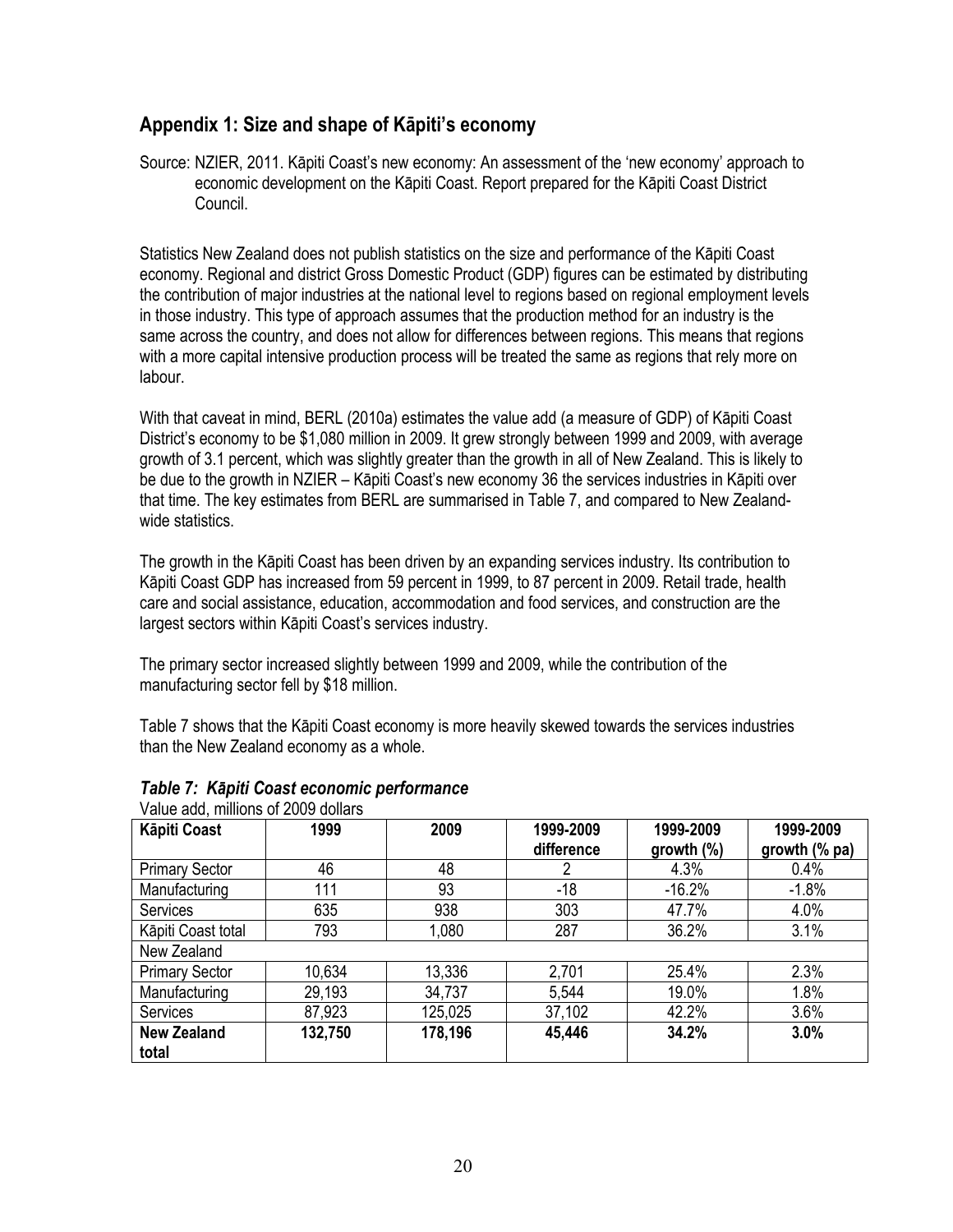As shown in Table 8, 88 percent of businesses in the Kāpiti Coast are based in the services industry, 7 percent are in the primary sector, and the remaining 5 percent are manufacturing based.

The strong economic growth over the last ten years has been matched by an expansion in the number of businesses operating in the Kāpiti Coast. Between 2001 and 2010, the number of businesses operating in the District increased by 26.3 percent, with most of the growth being driven by new services businesses specifically in the health care, construction, and accommodation sectors.

| , Gris S Duchtsco Gillio III |       |       |           |           |            |               |            |
|------------------------------|-------|-------|-----------|-----------|------------|---------------|------------|
| Number of                    | 2001  | 2010  | 2001-2010 | 2001-2010 | Share of   | Share of      | Share of   |
| businesses                   |       |       | growth    | growth    | Kāpiti     | sector        | sector     |
|                              |       |       | (actual)  | $(\%)$    | businesses | businesses    | businesses |
|                              |       |       |           |           |            | in Wellington | in NZ      |
|                              |       |       |           |           |            | region        |            |
| Primary                      | 484   | 341   | $-143$    | $-29.5%$  | 7.1%       | 12.9%         | 0.4%       |
| Sector                       |       |       |           |           |            |               |            |
| Manufacturing                | 206   | 224   | 18        | 8.7%      | 4.7%       | 12.5%         | 1.0%       |
| Services                     | 3,112 | 4,237 | 1,125     | 36.2%     | 88.2%      | 9.0%          | 1.0%       |
| <b>Total</b>                 | 3,802 | 4,802 | 1,000     | 26.3%     | 100.0%     | 9.3%          | 0.9%       |

*Table 8 Business units in the Kāpiti Coast District* 

The number of businesses operating in the primary sector decreased between 2001 and 2010. This slight growth in value-add in the primary sector, as shown in Table 7, suggests that this fall in business numbers could be due to consolidation or rationalisation – businesses finding the right size at which to operate or shutting down.

Table 9 shows that in 2010, the services industry employed 90 percent of the wage and salary earners that work in the District, the primary sector employed 3 percent, and the manufacturing sector employed the rest.[9](#page-20-0)

Since 2001, the number of employees in the Kāpiti Coast District has increased by a quarter. As with the estimated economic and business growth, this increased employment has occurred in the services industry. Employment in the manufacturing sector has not changed, and employment in the primary sector has fallen since 2001.

#### *Table 9 Employment in the Kāpiti Coast District*

Number of employees

 $\overline{a}$ 

|                       | 2001  | 2010   | $2001 -$ | 2001-2010 | Share of   | Share of      | Share of   |
|-----------------------|-------|--------|----------|-----------|------------|---------------|------------|
|                       |       |        | 2010     | growth    | Kāpiti     | sector        | sector     |
|                       |       |        | growth   | (%)       | businesses | businesses    | businesses |
|                       |       |        | (actual) |           |            | in Wellington | in NZ      |
|                       |       |        |          |           |            | region        |            |
| <b>Primary Sector</b> | 435   | 332    | $-103$   | $-23.7%$  | 2.8%       | 9.7%          | 0.3%       |
| Manufacturing         | 800   | 800    |          | 0.0%      | 6.8%       | 6.0%          | 0.4%       |
| <b>Services</b>       | 8,210 | 10,690 | 2,480    | 30.2%     | 90.4%      | 4.9%          | 0.7%       |
| <b>Total</b>          | 9,445 | 11,822 | 2,377    | 25.2%     | 100.0%     | 5.0%          | 0.6%       |

<span id="page-20-0"></span>These figures cover the employees that work in the Kāpiti Coast District; it will not include those that reside in the District, but commute for work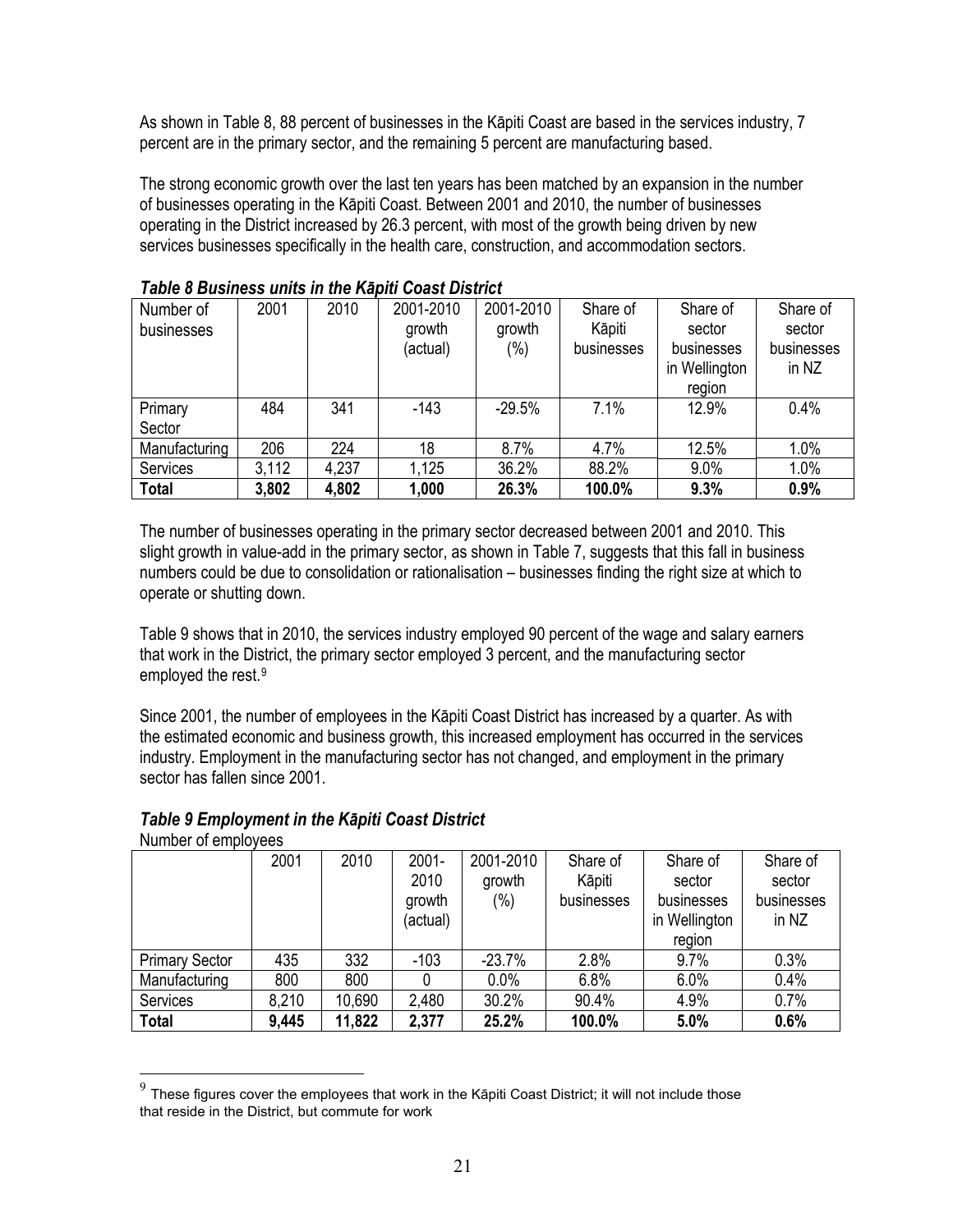Combining the number of employees in each sector with the estimates of contribution to GDP can yield an estimate of the value-add per employee, which can be a proxy for the level of labour productivity in each sector. This is presented in Table 10. Employees in the primary sector have the highest average value-add, followed by those employed in the manufacturing sector, and then the services sector. Due to the Kāpiti Coast economy's concentration in the service sector, the district wide average value-add per employee is closest to the services sector. These results are likely to vary across the occupations within these broad sectors.

| Table 10 Value add per employee in 2009 |  |
|-----------------------------------------|--|
| 2009 dollars                            |  |

|                       | <b>Employees</b> | Value-add (\$ millions) | Value-add per<br>employee $(\$)$ |
|-----------------------|------------------|-------------------------|----------------------------------|
| <b>Primary Sector</b> | 319              | 48                      | 150,470                          |
| Manufacturing         | 790              | 93                      | 117,722                          |
| <b>Services</b>       | 10,780           | 938                     | 87,013                           |
| Kāpiti Coast total    | 11,889           | 1,080                   | 90,840                           |

These employees are those that work in the Kāpiti Coast. The District's high level of transport connections makes it easy for residents to commute outside the region for work. As reported in Table 11, BERL (2010b) use 2006 census data to show that 30 percent of the Nature Coast workforce commute outside the Nature Coast region.<sup>[10](#page-21-0)</sup> The figures were not broken down into residents of Kāpiti Coast or Horowhenua Districts. Most of these commuters work in the relatively close cities including Wellington, Palmerston North, Porirua, Lower Hutt, and Upper Hutt. While these workers earn their income outside the Kāpiti Coast District, it is likely that they will spend much of it within the District, contributing the District's economy.

| Number of workers, 2006      |        |
|------------------------------|--------|
| Horowhenua District          | 10,362 |
| Kāpiti Coast District        | 13,000 |
| Porirua City                 | 1,106  |
| <b>Upper Hutt City</b>       | 210    |
| Lower Hutt City              | 965    |
| <b>Wellington City</b>       | 4,652  |
| <b>Palmerston North City</b> | 1,434  |
| <b>Manawatu District</b>     | 163    |
| Wairarapa Area               | 58     |
| The Rest of New Zealand      | 1,437  |
| <b>Total</b>                 | 33,387 |

### *Table 11 Nature Coast residents' work location*

<span id="page-21-0"></span> $\overline{a}$  $10$  The Nature Coast incorporates Kāpiti Coast District and Horowhenua District.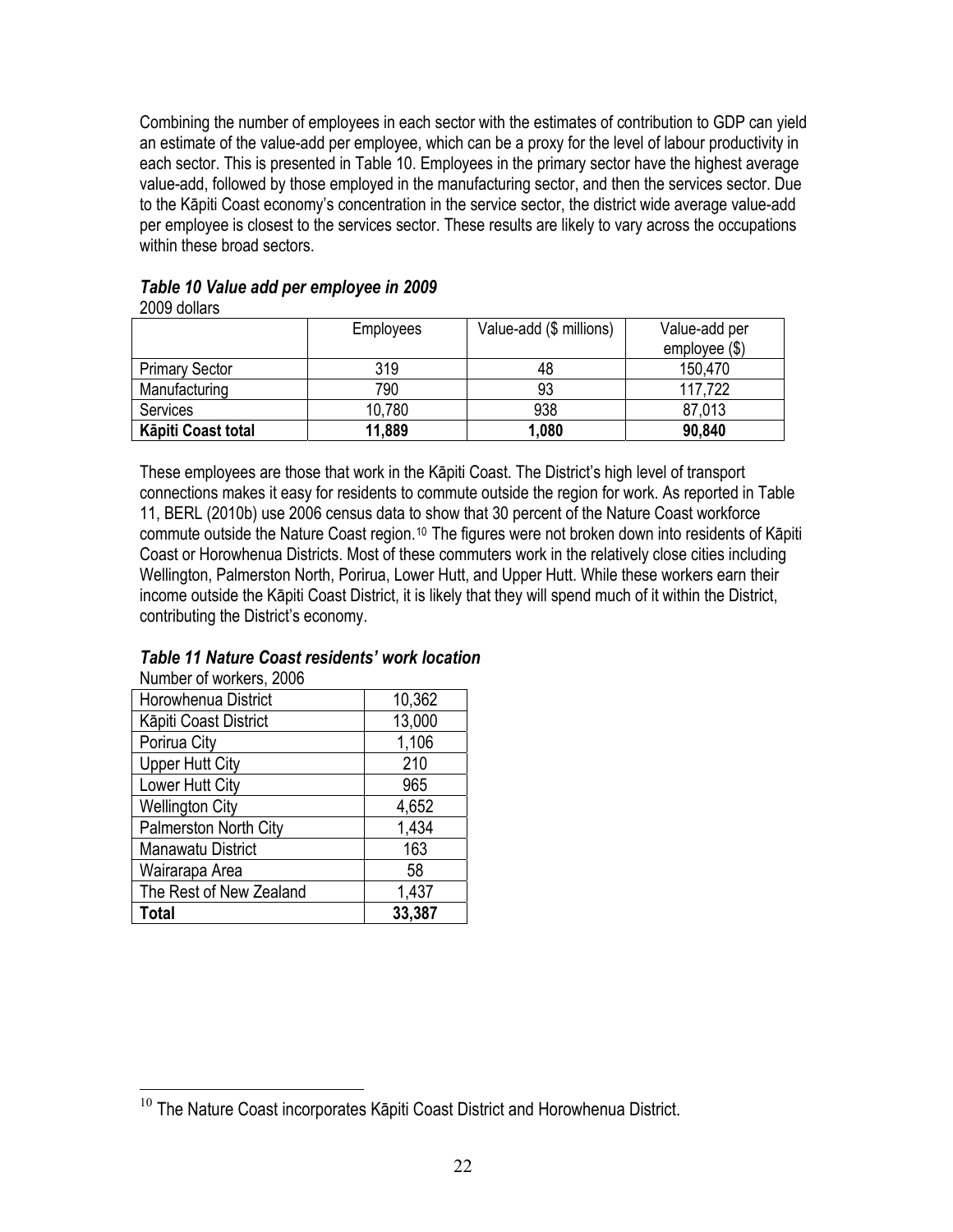# <span id="page-22-0"></span>**Appendix 2: Strategic drivers**

This appendix sets out over-arching factors which are likely to drive the strategy:

- Giving effect to community's expressed preference for a sustainability emphasis
- Future-proofing readying the District for potential changes on the economic horizon, e.g. technology development, peak oil, climate change, aging population, seismic disaster in Wellington, etc;
- Building on existing strengths identifying which existing areas have development potential in the medium and longer term;
- Diversifying the economy while maintaining focus ensuring that risk is spread and synergies are created;
- Orienting the economy away from commodity production to high value-added activities and supporting services;
- Supporting Mana Whenua of the Kāpiti Coast District:
	- Role as tangata whenua means that we will be here for ever, our footprint is on this District for ever
	- Our culture, uniqueness, resilience, our stories
		- $\circ$  e.g. Kāpiti Island links to Te Rauparaha our stories are the stories that international visitors wish to understand;
		- o promote our asset internationally; and
		- o promote Te Reo Māori strengths in establishing and growing the use of Te Reo Māori through kohanga reo, kura kaupapa Māori, kura-a-iwi and wānanga.
	- Wananga
		- o training and the development of tomorrows leaders;
		- o identifying ways to link with the wider business community to create employment opportunities that will retain graduates within the community; and
		- o grow technical ability.
	- Treaty Settlements
		- o links with Crown partner;
		- o new opportunities.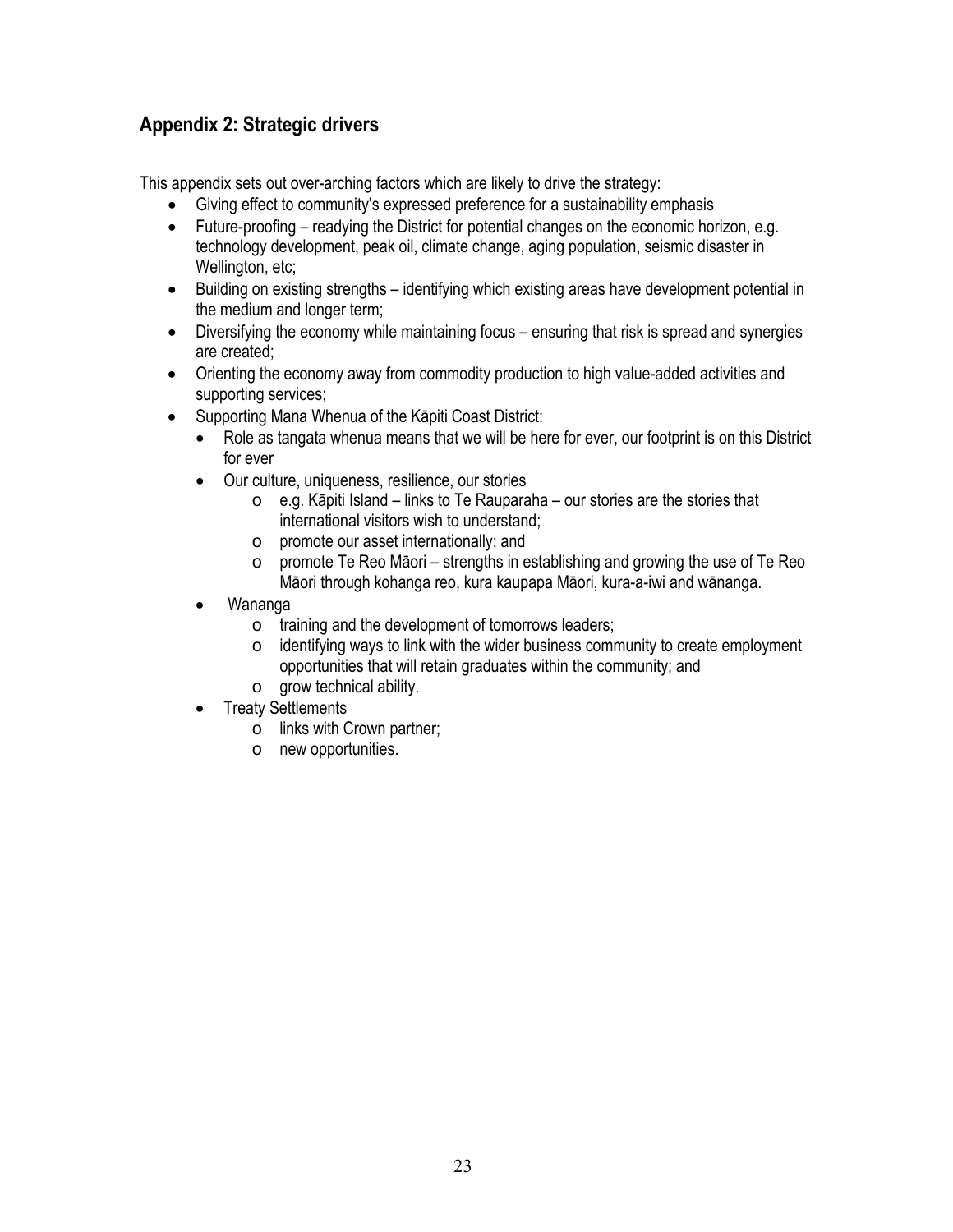# <span id="page-23-0"></span>**Appendix 3: SWOT analysis**

This appendix sets out a brief analysis on the strengths, weaknesses, opportunities and threats which are evident in respect of the Kāpiti economy.

| <b>Strengths</b>                                                                                                                                                                                                                                                                                                                                                                                                                                                                                                                                                                                                                                                                                                                                                                                                                                                                                                                                                                                 | <b>Weaknesses</b>                                                                                                                                                                                                                                                                                                                                                                                                                                                                                                                                                                                                                                                                                                                                                                                                                                                                      |
|--------------------------------------------------------------------------------------------------------------------------------------------------------------------------------------------------------------------------------------------------------------------------------------------------------------------------------------------------------------------------------------------------------------------------------------------------------------------------------------------------------------------------------------------------------------------------------------------------------------------------------------------------------------------------------------------------------------------------------------------------------------------------------------------------------------------------------------------------------------------------------------------------------------------------------------------------------------------------------------------------|----------------------------------------------------------------------------------------------------------------------------------------------------------------------------------------------------------------------------------------------------------------------------------------------------------------------------------------------------------------------------------------------------------------------------------------------------------------------------------------------------------------------------------------------------------------------------------------------------------------------------------------------------------------------------------------------------------------------------------------------------------------------------------------------------------------------------------------------------------------------------------------|
| It's a gorgeous place!<br>Food production and processing<br>Domestic (regional) tourism<br>Strong tangata whenua cultural identity<br>Strong tangata whenua business community<br>Role as tangata whenua means that we will<br>be here for ever, our footprint is on this district<br>for ever<br>Our culture, uniqueness, resilience, our<br>stories<br>Proximity to region's metro areas<br>Proximity to Palmerston North<br>Location on SH1<br>Highly engaged community with relatively widely-<br>shared sustainability values<br>Substantial pool of very experienced people with<br>considerable knowledge of a number of sectors<br>Existing collaborative relationship with Horowhenua<br>Lifestyle<br>Diverse geographic region - mountains to islands,<br>suburban to rural, natural to modified environment<br>Available commercial/industrial land in Otaki<br>Continuing population growth<br>Seismic stability in unstable region<br>Wānanga at Ōtaki<br>Retail hub at Paraparaumu | Lifestyle orientation of much of working population<br>Perceptions of region as primarily a retirement<br>destination<br>Lack of investment capital<br>Perceptions of the Council as obstructive to business<br>Lack of secondary school choices and tertiary<br>opportunities<br>Much current economic activity concentrated at low-<br>productivity end<br>Lack of career development opportunities<br>Large group of productive age population has to<br>commute out of area to work<br>Relatively large group of population on low and fixed<br>incomes<br>Competition from nearby metro areas<br>SH1 in current condition<br>Strung-out distribution of residential centres<br>Major market and income source - Wellington -<br>vulnerable to major earthquake<br>Aging major retail hub<br>Price and availability of land in Paraparaumu<br>Highly erodable nature of coast line |
| <b>Opportunities</b>                                                                                                                                                                                                                                                                                                                                                                                                                                                                                                                                                                                                                                                                                                                                                                                                                                                                                                                                                                             | <b>Threats</b>                                                                                                                                                                                                                                                                                                                                                                                                                                                                                                                                                                                                                                                                                                                                                                                                                                                                         |
| Presence of research-based Crown research<br>Institutes in Wellington and Palmerston North<br>Beginnings of clean tech hub in Otaki<br>Imminent advances in information and<br>communications technology and nanotechnology<br>reducing need for physical co-location – focus on<br>high-return-for-effort activities e.g. head offices,<br>R&D, design etc<br>Renegotiation of relationship with Horowhenua<br><b>District Council</b><br>Exploitation of under-developed niches in education<br>at secondary school level<br>Develop post-school vocational training aligned with                                                                                                                                                                                                                                                                                                                                                                                                              | Dependence on Wellington for large majority of<br>income streams<br>Over-focus on tourism to detriment of other activity<br>sectors<br>Peak oil leading to global economic slow-<br>down/recession, decline in tourism, commute to<br>Wellington becoming unaffordable<br>Climate change requiring hugely expensive<br>adaptation measures, triggering flight of wealth from<br>district, producing demand for reduction in<br>environmental safeguards thus undermining brand<br>Potential businesses choose to locate elsewhere<br>because of ease of doing business or perceptions of                                                                                                                                                                                                                                                                                               |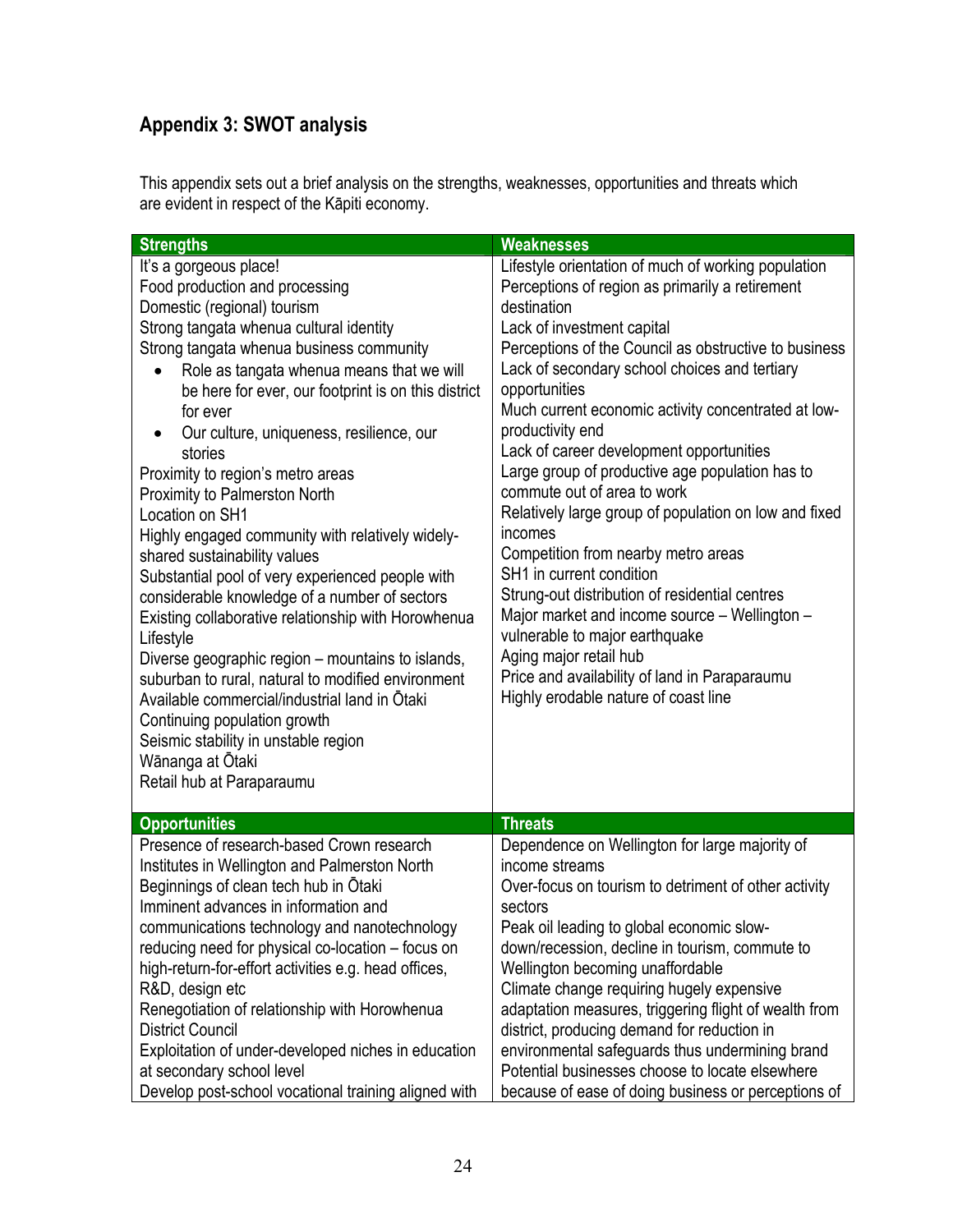| economic focus areas of food, technology and          | more dynamic markets                                  |
|-------------------------------------------------------|-------------------------------------------------------|
| tourism                                               | New businesses find it hard to recruit sufficiently   |
| Increasing transport costs for tourists – region/NZ   | motivated employees                                   |
| may re-focus on local destinations                    | Failure to think creatively about new opportunities - |
| Choosing Futures' sustainability focus as platform    | Kāpiti gets left behind in new economy                |
| Lifestyle/environment as tool to retain good staff,   | Continuing focus on products / commodities / tourism  |
| executives                                            | means continued dependence on increasingly costly     |
| Airport development                                   | transport                                             |
| Development of early adopter population attractive    | Continuing focus on products / commodities / tourism  |
| as test bed                                           | means continuing low-wage economy                     |
| Add value to existing activities in food/tourism      | Sudden collapse of income streams from major ex-      |
| sectors through focus on boutique niche, high value   | district sources - because of disaster in Wellington, |
| add at all levels - e.g best health spas and best     | major global economic crisis etc                      |
| backpackers, best cafes and best cooking school       | Interconnections become too tight and downturn in     |
| Development of complementary, mutually reinforcing    | one area drags other sectors down                     |
| activities with Horowhenua                            |                                                       |
| Disaster recovery location for Wellington/Hutt Valley |                                                       |
| Improved rail links with Wellington                   |                                                       |
| Import hub initiative of CentrePort                   |                                                       |
| Potential pool of skilled employees currently forced  |                                                       |
| to commute out of district                            |                                                       |
| <b>Treaty settlements</b>                             |                                                       |
| Māori and Chinese cultural histories                  |                                                       |
| Development of self-sufficiency options – food,       |                                                       |
| energy, employment                                    |                                                       |
| Deployment of robust information and                  |                                                       |
| communications technology networks to break           |                                                       |
| dependence on physical transport                      |                                                       |
| Tap into "under-the-radar" expertise for mentoring,   |                                                       |
| technical advice and general know-how                 |                                                       |
| Kāpiti Island                                         |                                                       |
|                                                       |                                                       |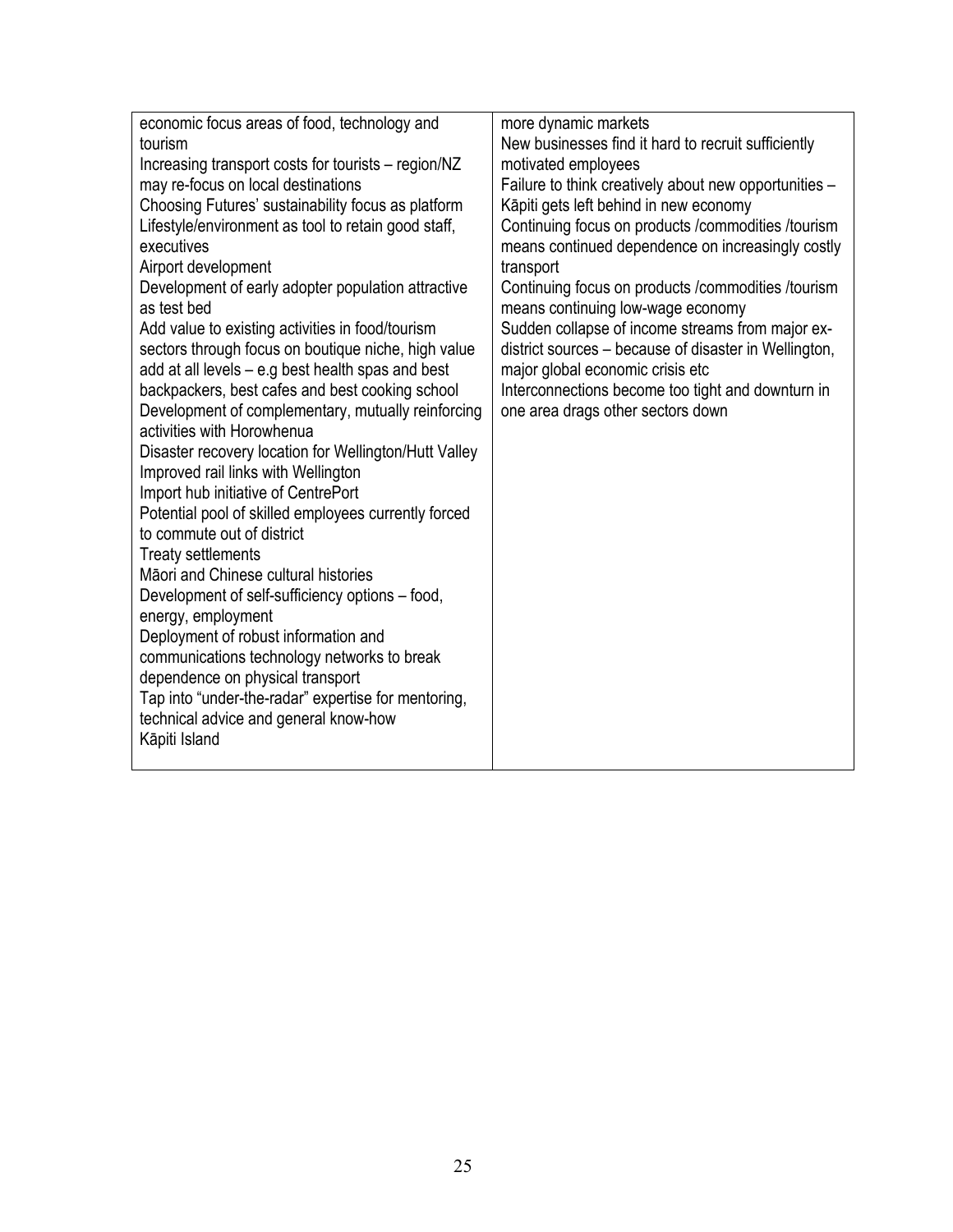# <span id="page-25-0"></span>**Appendix 4: Needs analysis**

What do the various segments of stakeholders and customers need from this strategy? Understanding this will enable objectives and tactics to be more focused.

| olanellulueis             |                                                                               |  |
|---------------------------|-------------------------------------------------------------------------------|--|
| <b>Segment</b>            | <b>Needs</b>                                                                  |  |
| Ratepayers                | Assurance that their rates are being well spent                               |  |
| Local iwi (TWoK)          | Assurance that the particular needs and aspirations of iwi are being          |  |
|                           | addressed                                                                     |  |
|                           | Inclusion in the development of the Strategy                                  |  |
| Tangata whenua            | Whānau, hapū development                                                      |  |
|                           | Traditional skills and existing business                                      |  |
|                           | New opportunities to create Māori business                                    |  |
|                           | Iwi level - Brand Māori - gateway to the community Including resilience,      |  |
|                           | uniqueness, innovative                                                        |  |
|                           | <b>Biodiversity</b>                                                           |  |
|                           | Identify and develop productive iwi owned land                                |  |
|                           | Reserves - with regards to natural resources                                  |  |
|                           | Products and services                                                         |  |
|                           | Te Reo Māori – uniqueness, educational opportunities in teaching the          |  |
|                           | wider community                                                               |  |
|                           | Training - links with current training sector and retaining people within the |  |
|                           | sector                                                                        |  |
|                           | Support for existing and future business owners                               |  |
| Wellington Regional       | Participation in and contribution towards the agreed strategic direction of   |  |
| Strategy/Grow Wellington  | both                                                                          |  |
| Economic partners -       | A reliable, thriving partner to complement and strengthen their own           |  |
| HDC, PCC etc              | activities                                                                    |  |
| Ex-district suppliers     | Large (or growing) reliable markets/customers                                 |  |
| <b>Customers</b>          |                                                                               |  |
| <b>Segment</b>            | <b>Needs</b>                                                                  |  |
| Existing Kāpiti business  | Opportunities to make money (profit)                                          |  |
| owners                    | Access to markets                                                             |  |
|                           | Fit-for-purpose premises                                                      |  |
|                           | Access to suppliers                                                           |  |
|                           | More businesses attracted to the district                                     |  |
|                           | A clear economic development strategy                                         |  |
|                           | Strong economic leadership                                                    |  |
| Potential Kāpiti business | Opportunities to make money (profit)                                          |  |
| owners                    | Access to markets                                                             |  |
|                           | Fit-for-purpose premises                                                      |  |
|                           | Access to suppliers                                                           |  |
|                           | A clear economic development strategy                                         |  |
|                           | Strong economic leadership                                                    |  |
| Māori business            | Opportunities to grow Māori businesses in the District and make profits       |  |
|                           | Access to markets                                                             |  |
|                           | Fit-for-purpose premises                                                      |  |

### **Stakeholders**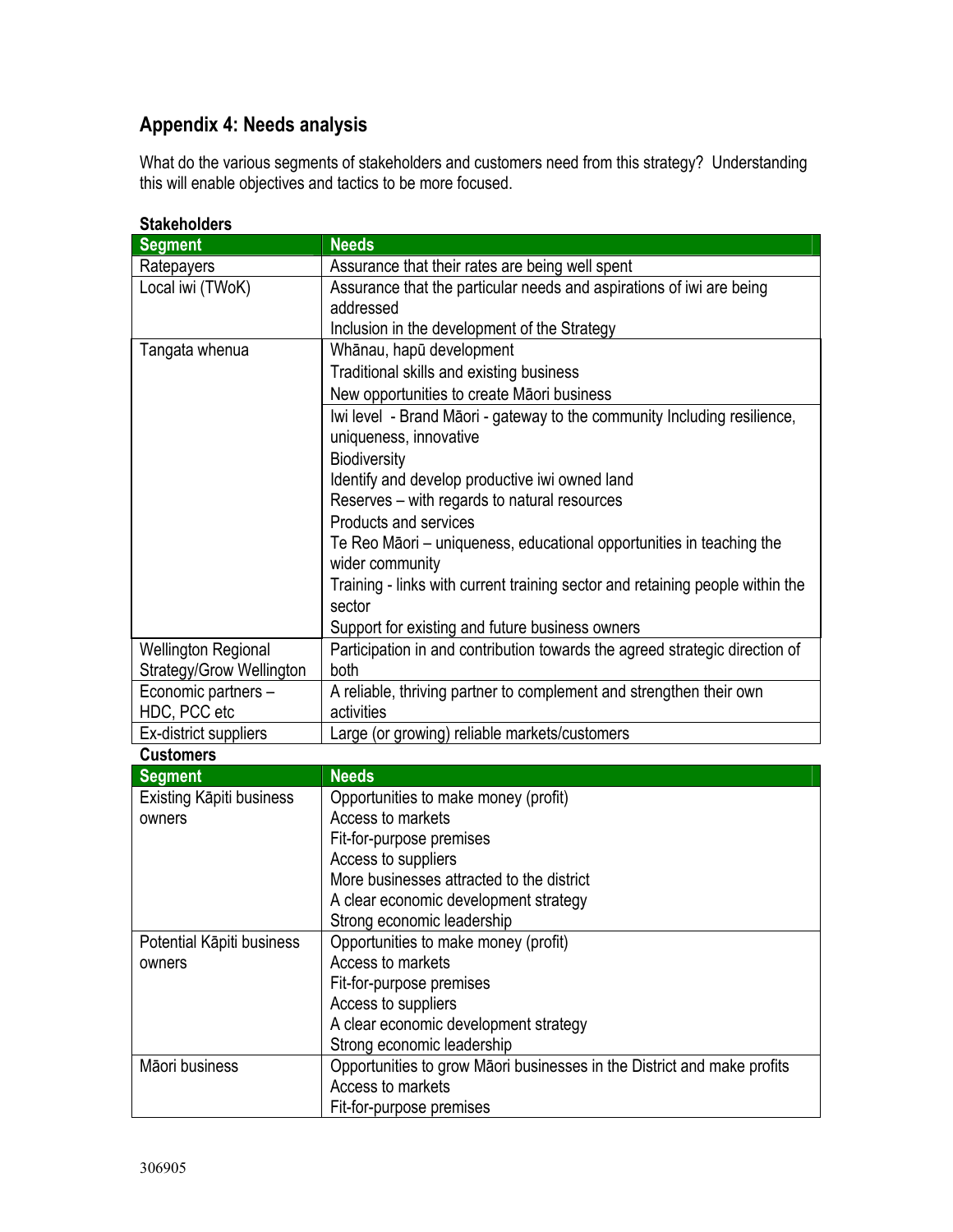|                         | Access to suppliers                                                  |
|-------------------------|----------------------------------------------------------------------|
| Kāpiti business         | Good employment conditions                                           |
| employees - current and | Career development opportunities                                     |
| potential               | Interesting, meaningful work                                         |
|                         | Jobs close to home                                                   |
|                         | Ability to take advantage of the Kapiti climate and lifestyle        |
|                         | Job security                                                         |
|                         | Training/upskilling opportunities                                    |
| <b>Tourists</b>         | Value for money                                                      |
|                         | Good services – food, accommodation, transport easy and good quality |
|                         | for \$\$ spent                                                       |
|                         | Variety                                                              |
|                         | "Real NZ" – to see how New Zealanders live                           |
|                         | To know what to expect                                               |
|                         | Nice surprises                                                       |
|                         | Something different/unique                                           |
| Property owners and     | Maintenance or improvement of property values                        |
| residents               | To safeguard their chosen lifestyle                                  |
|                         | Not to be disrupted too often by other people's activity             |
|                         | Access to infrastructure which supports a great lifestyle            |

A recent survey of business in Kāpiti found that the top three priorities for business were:

- 1. attracting more businesses to Kāpiti
- 2. setting a clear economic development strategy for Kāpiti
- 3. stronger economic leadership for the District
- See Table 3 for more detail.

**Table 3: Importance of Measures in Advancing Economic Development of Kāpiti Coast:** *Total Sample by Weight and Rank*

| <b>Total Sample</b>                                                              | Weight | Rank           |
|----------------------------------------------------------------------------------|--------|----------------|
| Attracting more businesses to Kapiti Coast                                       | 600    | 1              |
| Setting a clear Economic Development Strategy for Kapiti Coast                   | 532    | $\overline{2}$ |
| Stronger economic leadership for the District                                    | 524    | 3              |
| Improving quality/reliability of infrastructure                                  | 509    | 4              |
| New air transport links                                                          | 494    | 5              |
| Attracting capital for business expansion and/or product development             | 486    | 6              |
| Upgrading road links within Kapiti Coast District                                | 471    | 7              |
| Upgrading road transport links to other Districts/regions                        | 466    | 8              |
| Stimulating tourism/leisure industry to increase visitors/tourists               | 456    | 9              |
| Increasing business start-ups in Kapiti Coast                                    | 437    | 10             |
| Kapiti Coast businesses and households to buy local whenever possible            | 404    | 11             |
| Attracting more skilled/qualified workers to live in Kapiti Coast                | 381    | 12             |
| Extending networking opportunities with other Greater Wellington Region business |        |                |
| people                                                                           | 355    | 13             |
| Upskilling Kapiti Coast's resident workforce                                     | 351    | 14             |
| Upskilling Kapiti Coast business managers                                        |        | 15             |
| Increasing effectiveness of economic development agency Nature Coast Enterprises | 339    | 16             |
| Upgrading retailing so that residents spend more in Kapiti District              |        | 17             |
| Increasing supply of land zoned for industrial/commercial development            | 330    | 18             |
| Improving environmental sustainability practices of businesses in the District   |        | 19             |
| Increasing involvement of economic development agency Grow Wellington            |        | 20             |
| Extending networking opportunities with Kapiti Coast business people             | 284    | 21             |
| Increasing involvement of Chamber of Commerce                                    | 282    | 22             |

Source: McDermott Miller Limited, 2011. Independent evaluation of the effectiveness of Nature Coast Enterprise